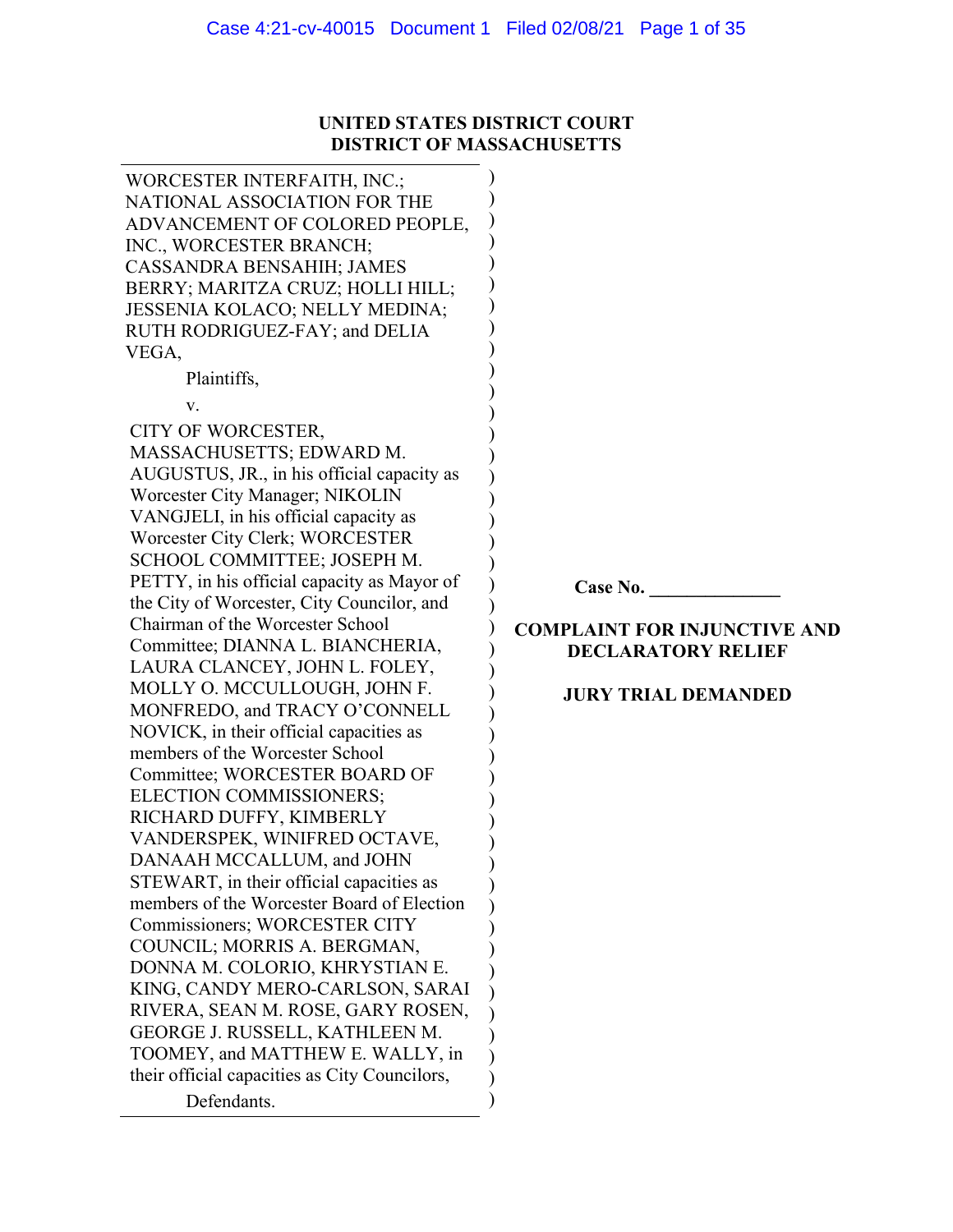#### **INTRODUCTION**

[1](#page-31-0). "Few rights are more sacred than the right to vote." Indeed, the right to vote "in a free and unimpaired manner is preservative of other basic civil and political rights."<sup>[2](#page-31-0)</sup> The Voting Rights Act ("VRA") was passed in 1965 in order to safeguard this essential right for all Americans, regardless of color, and address the "accumulated wrongs and the continuance of the wrongs" related to discrimination in voting.<sup>[3](#page-31-0)</sup>

2. Plaintiffs are members of the large and growing communities of color in the city of Worcester, Massachusetts, the second-largest city in New England, and organizations made up of those individuals. In this suit, they are seeking enforcement of the federal laws that protect their fundamental right to vote.

3. Specifically, Plaintiffs challenge Worcester's at-large plurality electoral system for School Committee elections, which unlawfully and unconstitutionally dilutes the vote of the Hispanic/Latino/a and Black communities in Worcester and deprives them of an equal opportunity to elect candidates of their choice to represent them on the Worcester School Committee.

4. The Hispanic/Latino/a and Black communities of Worcester constitute a significant portion of the population. According to U.S. Census Data, as of 2018, Hispanic/Latino/a and Black residents make up more than one-third of Worcester's total population, a figure which has grown exponentially in recent decades and continues to grow rapidly.

5. The student population of Worcester Public Schools is even more diverse: in the 2019-20 school year, 60% of students enrolled in Worcester Public Schools were either

<sup>1</sup> *Clerveaux v. E. Ramapo Cent. Sch. Dist.*, 984 F.3d 213, 218 (2d Cir. 2021).

<sup>2</sup> *See* S. REP. 97-417, at 19 (1982), *as reprinted in* 1982 U.S.C.C.A.N. 177, 197, *available at* 1982 WL 25033 (the "Senate Report").

<sup>3</sup> *Id.* at 5, *as reprinted in* 1982 U.S.C.C.A.N. 177, 182.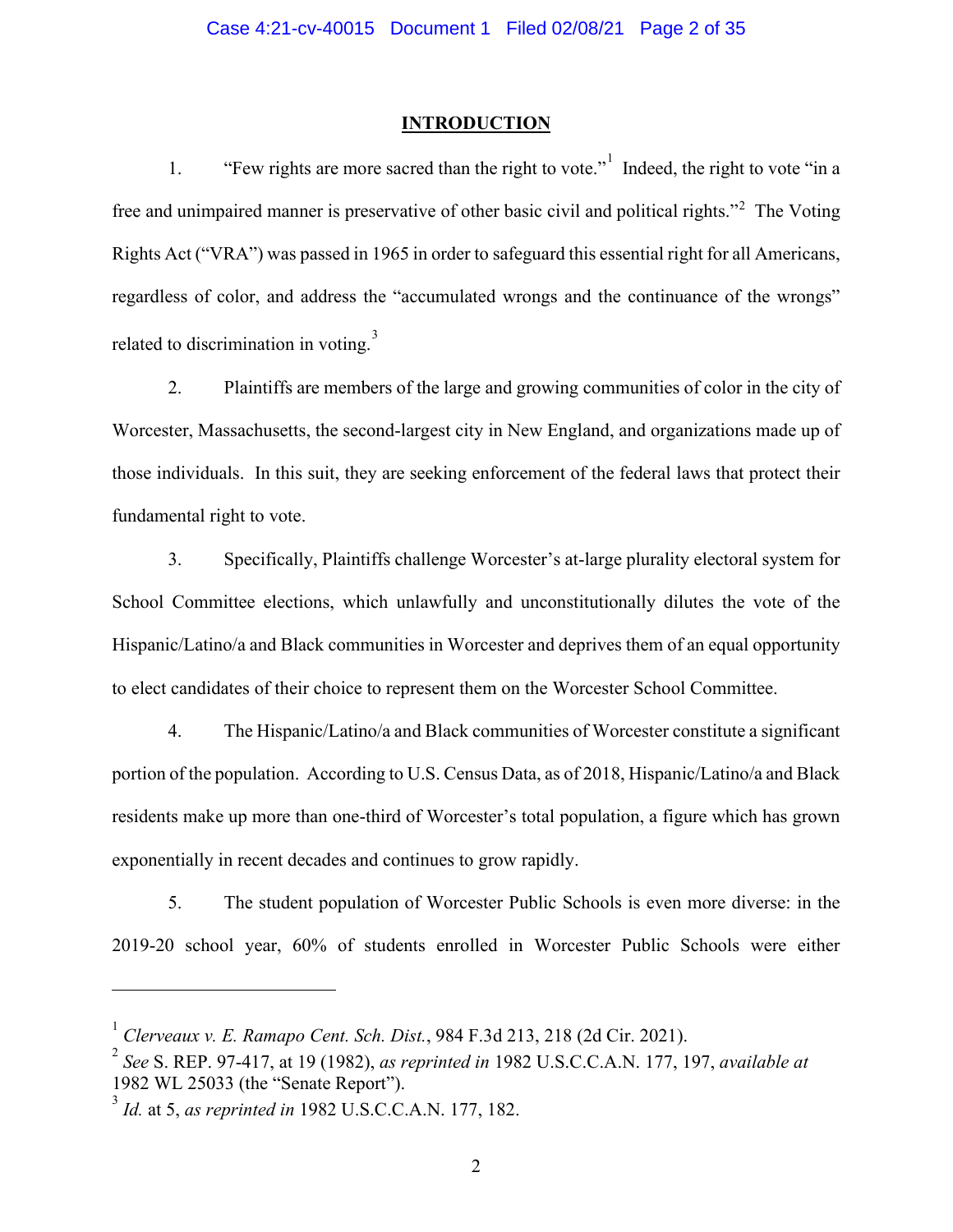#### Case 4:21-cv-40015 Document 1 Filed 02/08/21 Page 3 of 35

Hispanic/Latino/a or Black. Yet the Worcester School Committee, which is the legislative and policy-making body charged with supervision of the Worcester Public Schools, is currently allwhite and has been dominated by white members in recent history.

6. The Worcester School Committee's lack of diversity is a direct result of its at-large plurality electoral system. In an at-large plurality winner-take-all system such as Worcester's, 51% of the electorate can control all the seats and win every election. This is precisely what is occurring in Worcester. Voting patterns show demonstrable racial polarization, with a predominantly white majority that generally votes for the same candidates, effectively diluting and canceling out the votes of Hispanic/Latino/a and Black residents. This is directly counter to the fundamental principle of equal voting opportunity, and a violation of federal law.

7. The lack of diversity on Worcester's School Committee has had, and continues to have, a detrimental impact on the communities of color whose votes are diluted. Worcester's communities of color struggle in their efforts to convince the Worcester School Committee to take action on matters that are important to those communities. As one example, for the past several years the Hispanic/Latino/a and Black communities together have repeatedly sought to have the School Committee address the Worcester Public Schools' student discipline rates, which are extremely high and disproportionately directed at students of color. These concerns have not been addressed, and the disparate school discipline problem continues.

8. Because the Worcester School Committee members do not need the minority communities' votes to maintain their positions given the at-large plurality election system, the School Committee members need not be (and indeed, are not) responsive to minority communities' needs or concerns.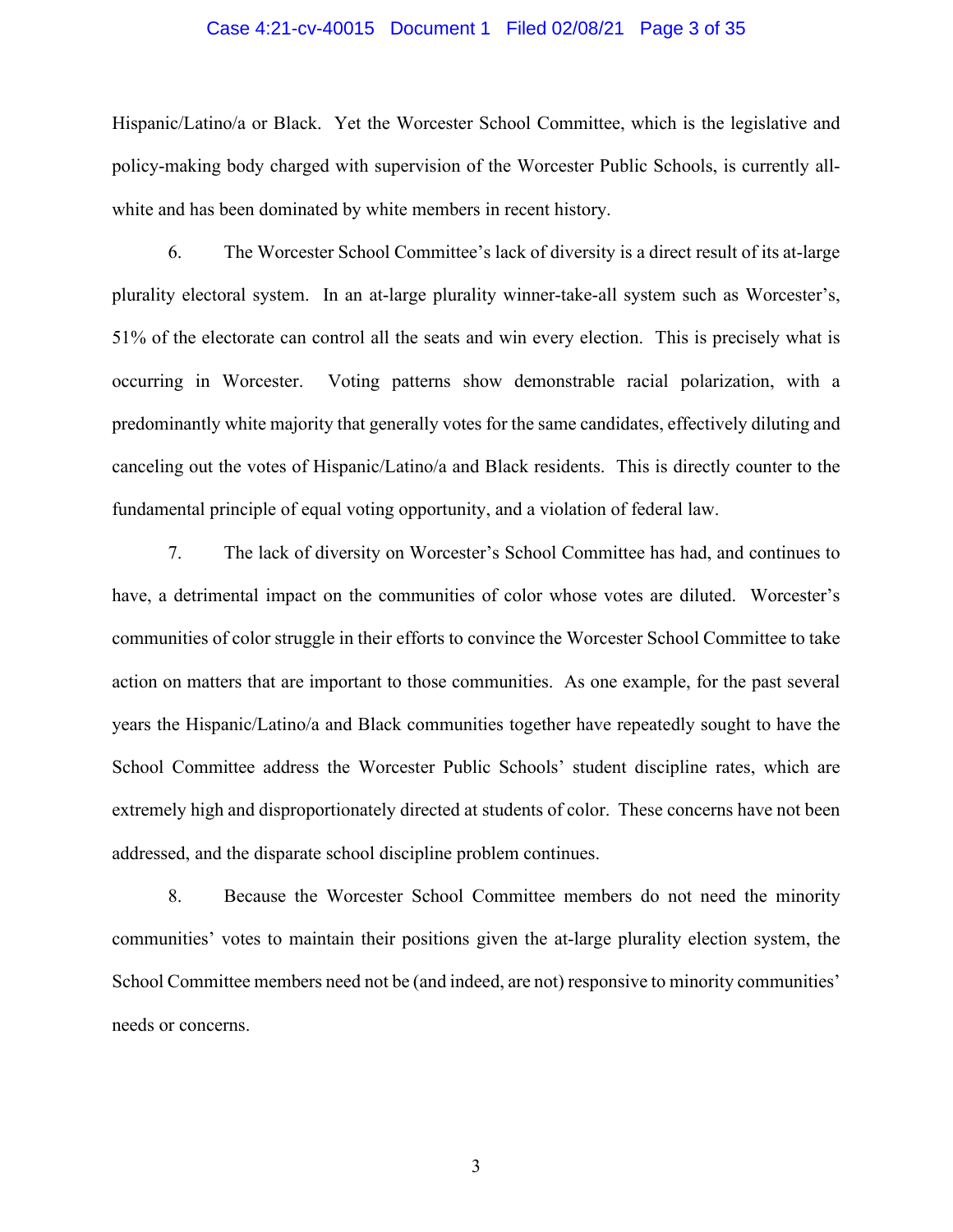#### Case 4:21-cv-40015 Document 1 Filed 02/08/21 Page 4 of 35

9. Worcester's unlawful electoral system has denied Hispanic/Latino/a and Black residents in the City of Worcester an equal opportunity to elect candidates of their choice to the Worcester School Committee. The use of an exclusively at-large plurality voting system for all six seats (plus the Mayor's seat) causes the combined electoral strength of predominantly white candidates from neighborhoods with the largest percentage of white voters to deprive Plaintiffs, and other Hispanic/Latino/a and Black voters, of equal voting power and prevent them from electing candidates of their choice in violation of Section 2 of the Voting Rights Act, 52 U.S.C. § 10301 ("Section 2"), as well as the Fourteenth and Fifteenth Amendments to the United States Constitution. This violation will continue as long as the at-large plurality electoral system is in place.

10. Under a reasonable and properly apportioned single-member districting plan, at least one single-member district in Worcester can be created for the Worcester School Committee in which Hispanic/Latino/a and Black residents combined would comprise a majority of the total population, voting age population, and citizen voting age population.

11. Under the totality of the circumstances, including the historical, socio-economic, and other conditions that prevail in Worcester, the at-large plurality election system used to elect the Worcester School Committee violates Section 2 of the VRA, as well as the Equal Protection Clause of the Fourteenth Amendment to the United States Constitution and the Fifteenth Amendment to the United States Constitution.

12. For these reasons, and as further alleged in detail below, Plaintiffs seek, among other things, declaratory judgment and injunctive relief prohibiting any further utilization of an entirely at-large plurality system for electing members of the Worcester School Committee, and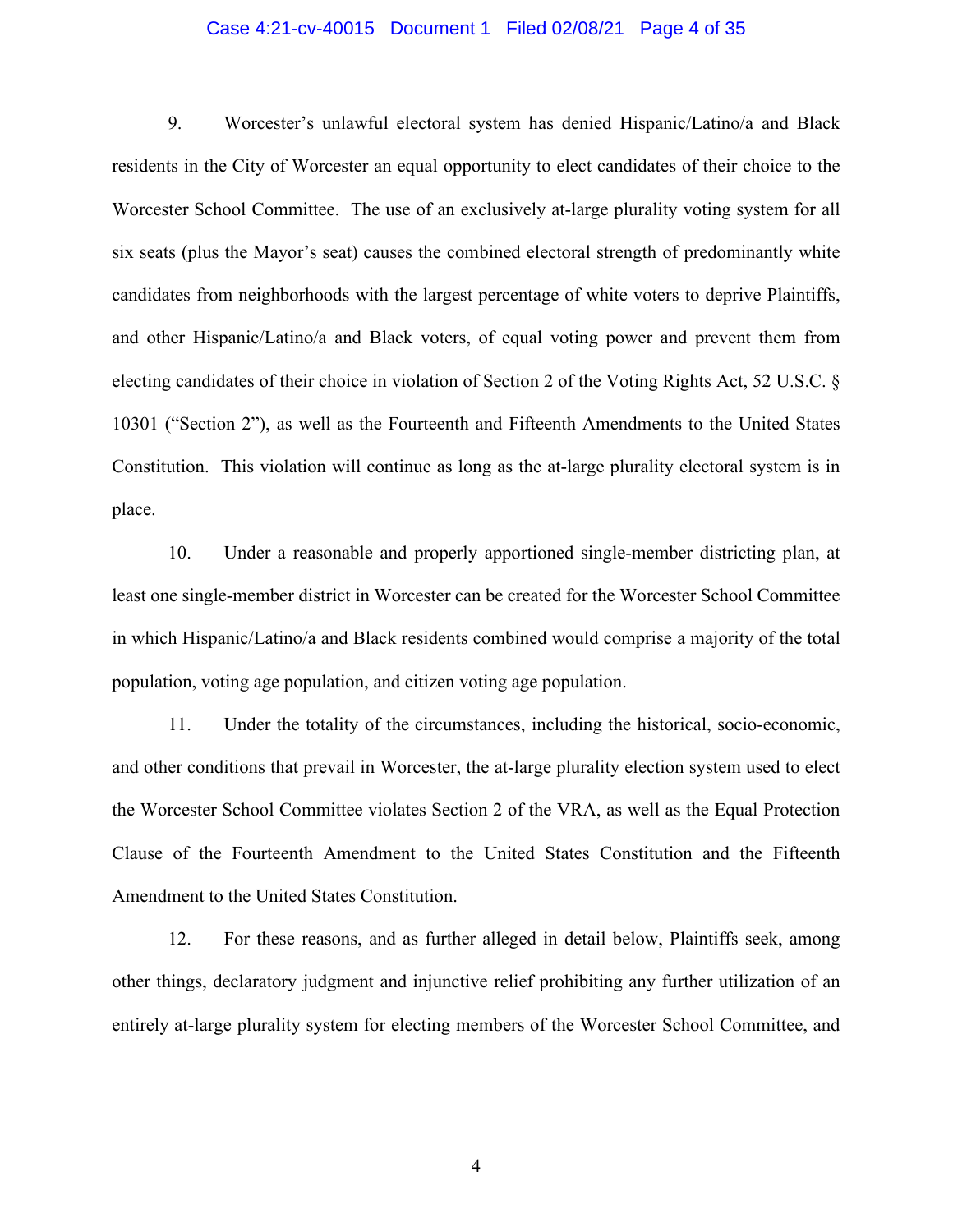#### Case 4:21-cv-40015 Document 1 Filed 02/08/21 Page 5 of 35

ordering the implementation of a new method of election for the Worcester School Committee that complies with the VRA and the United States Constitution.

#### **JURISDICTION AND VENUE**

13. This Court has jurisdiction over this action pursuant to 28 U.S.C. § 1343(a), because this action seeks to redress the deprivation, under color of state law, of rights, privileges and immunities secured by the Voting Rights Act; and 28 U.S.C. § 1331, because this action arises under the laws of the United States.

14. This Court has jurisdiction to grant both declaratory and injunctive relief, pursuant to 28 U.S.C. §§ 2201 and 2202.

15. This Court has personal jurisdiction over the Defendants, all of whom reside in this district.

16. Venue is proper in this district pursuant to 28 U.S.C. § 1391(b), because a substantial part of the events or omissions giving rise to the claims herein occurred in this district and because the Defendants reside in this district.

## **PARTIES**

## **Plaintiffs**

17. Plaintiff Worcester Interfaith, Inc. ("Worcester Interfaith") is a Massachusetts nonprofit corporation with a principal place of business at 111 Park Avenue, Worcester, Massachusetts 01609. Worcester Interfaith develops leaders and organizes power to work for racial and economic justice and change. It is a collective of congregations and community-based organizations in Worcester, Massachusetts which represent the racial, socio-economic, and geographic diversity of the city. It leverages community support and funding for local schools, infrastructure improvements, workforce development, employment opportunities, pools, and parks and recreation, while advocating for policy changes at the local and state levels. Worcester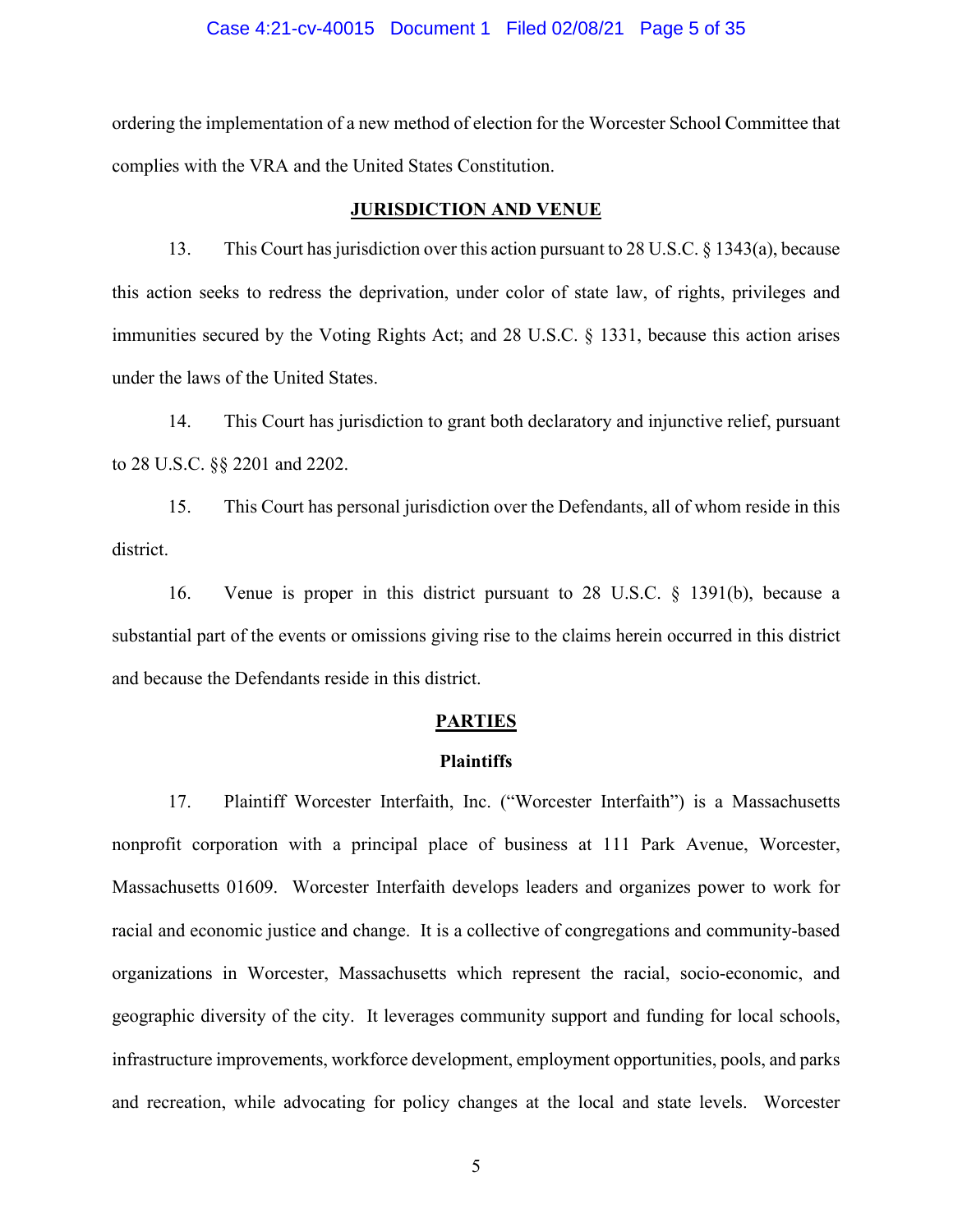#### Case 4:21-cv-40015 Document 1 Filed 02/08/21 Page 6 of 35

Interfaith's members include Hispanic/Latino/a and Black residents of Worcester whose votes are diluted by the at-large plurality School Committee election system. Ensuring that the interests of communities of color are adequately represented with respect to Worcester Public Schools is germane to Worcester Interfaith's purpose, and Worcester Interfaith has devoted resources to combatting the disparate effects of the at-large plurality system on communities of color and, in particular, students of color in Worcester Public Schools.

18. Plaintiff National Association for the Advancement of Colored People, Inc., Worcester Branch ("NAACP") is a Delaware corporation with a principal place of business at 4805 Mt. Hope Drive, Baltimore, Maryland 21215. The branch of the NAACP for the City of Worcester, Worcester Unit #2058, has a business address of 4 East Central St., #484, Worcester, Massachusetts 01613. The NAACP's mission is to secure the political, educational, social, and economic equality of rights in order to eliminate race-based discrimination and ensure the health and well-being of all persons, and one of its objectives is to seek enforcement of federal, state, and local laws securing civil rights. NAACP's members include Black and Hispanic/Latino/a residents of Worcester whose votes are diluted by the at-large plurality School Committee election system. Ensuring that the interests of communities of color are adequately represented with respect to Worcester Public Schools is germane to NAACP's purpose, and NAACP has devoted resources to combatting the disparate effects of the at-large plurality system on communities of color and, in particular, students of color in Worcester Public Schools.

19. Plaintiff Cassandra Bensahih is a Black resident of Worcester and a registered voter. As a result of Worcester's at-large plurality School Committee election system, Ms. Bensahih is denied the equal opportunity to elect candidates of her choice to the Worcester School Committee.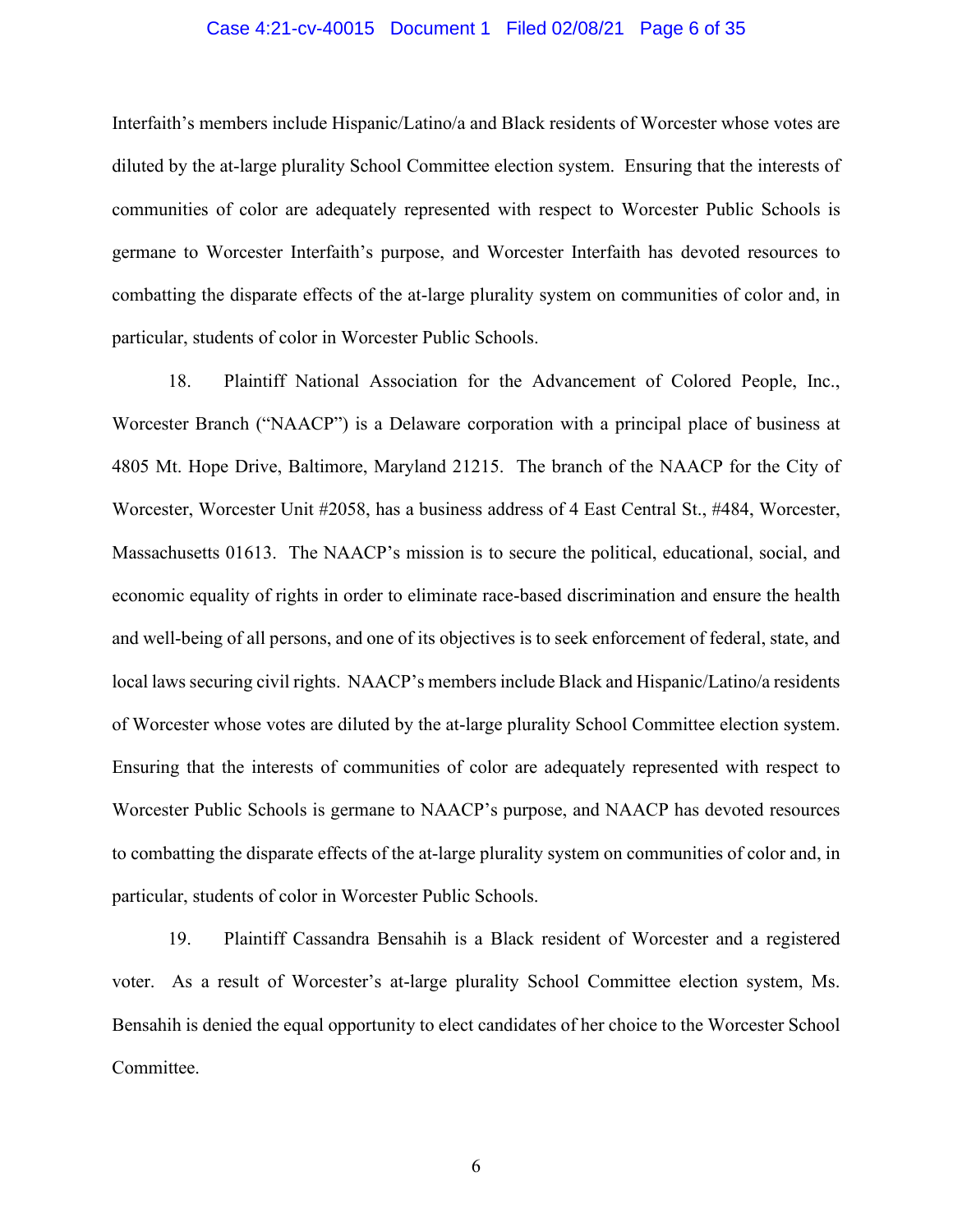#### Case 4:21-cv-40015 Document 1 Filed 02/08/21 Page 7 of 35

20. Plaintiff James Berry is a Black resident of Worcester and a registered voter. As a result of Worcester's at-large plurality School Committee election system, Mr. Berry is denied the equal opportunity to elect candidates of his choice to the Worcester School Committee.

21. Plaintiff Maritza Cruz is a Hispanic/Latina resident of Worcester and a registered voter. As a result of Worcester's at-large plurality School Committee election system, Ms. Cruz is denied the equal opportunity to elect candidates of her choice to the Worcester School Committee.

22. Plaintiff Holli Hill is a Black resident of Worcester and a registered voter. As a result of Worcester's at-large plurality School Committee election system, Ms. Hill is denied the equal opportunity to elect candidates of her choice to the Worcester School Committee.

23. Plaintiff Jessenia Kolaco is a Black resident of Worcester and a registered voter. As a result of Worcester's at-large plurality School Committee election system, Ms. Kolaco is denied the equal opportunity to elect candidates of her choice to the Worcester School Committee.

24. Plaintiff Nelly Medina is a Hispanic/Latina resident of Worcester and a registered voter. As a result of Worcester's at-large plurality School Committee election system, Ms. Medina is denied the equal opportunity to elect candidates of her choice to the Worcester School Committee.

25. Plaintiff Ruth Rodriguez-Fay is a Hispanic/Latina resident of Worcester and a registered voter. As a result of Worcester's at-large plurality School Committee election system, Ms. Rodriguez-Fay is denied the equal opportunity to elect candidates of her choice to the Worcester School Committee.

26. Plaintiff Delia Vega is a Hispanic/Latina resident of Worcester and a registered voter. As a result of Worcester's at-large plurality School Committee election system, Ms. Vega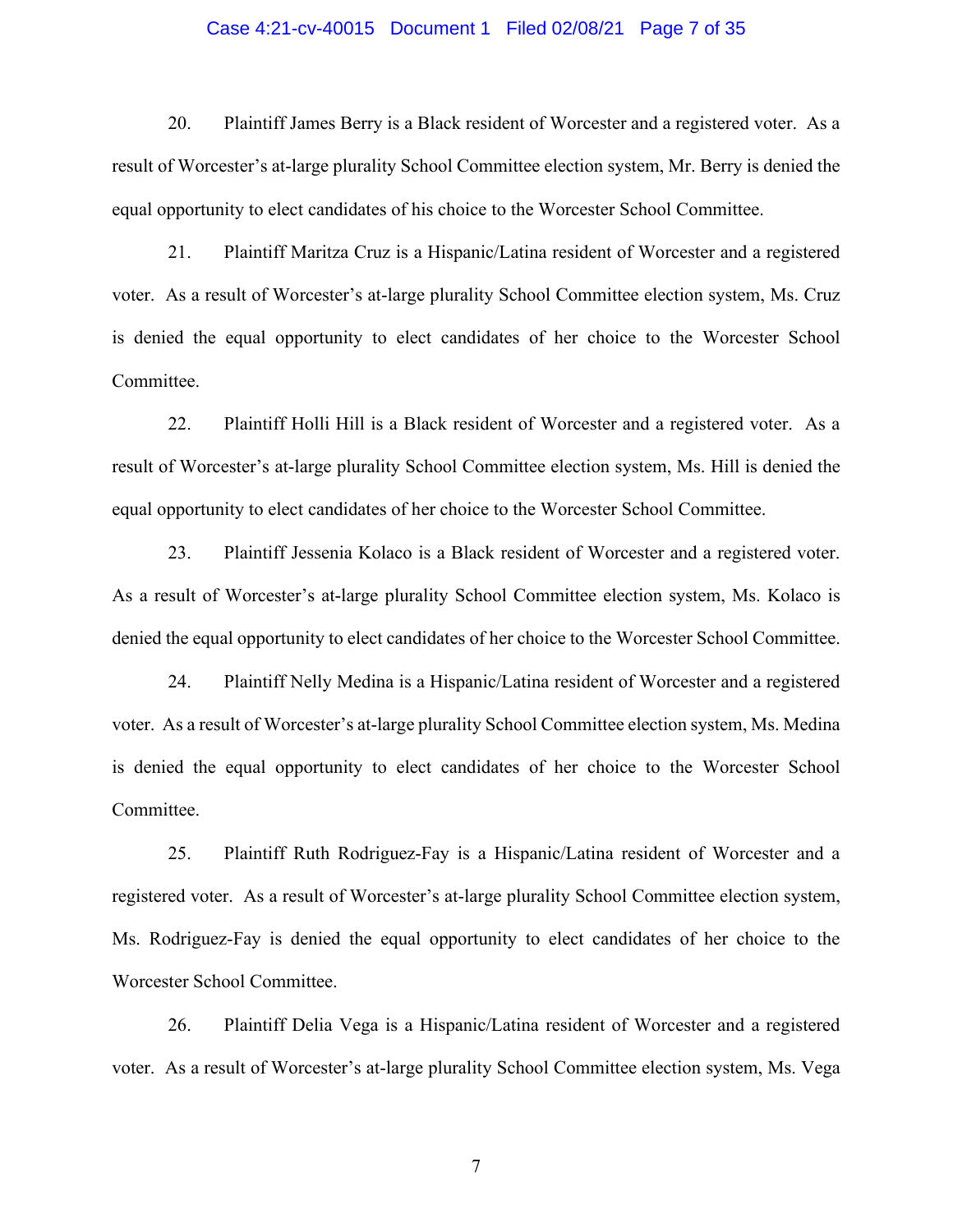#### Case 4:21-cv-40015 Document 1 Filed 02/08/21 Page 8 of 35

is denied the equal opportunity to elect candidates of her choice to the Worcester School Committee.

## **Defendants**

27. Defendant City of Worcester (the "City") is a city in the Commonwealth of Massachusetts.

28. Defendant Edward M. Augustus, Jr. is the appointed City Manager of the City of Worcester. Mr. Augustus is sued in his official capacity.

29. Defendant Nikolin Vangjeli is the City Clerk for the City of Worcester. Mr. Vangjeli is sued in his official capacity.

30. Defendant Worcester School Committee is responsible for the conduct of the public schools for the City of Worcester. *See* M.G.L. c. 43, § 95. The Worcester School Committee members are elected biennially by city-wide at-large plurality elections held in odd numbered years.

31. Defendant Joseph M. Petty is the Mayor of the City of Worcester, Massachusetts, a City Councilor, and Chairman of the Worcester School Committee. He is sued in each of his official capacities.

32. Defendants Dianna L. Biancheria, Laura Clancey, John L. Foley, Molly O. McCullough, John F. Monfredo, and Tracy O'Connell Novick are members of the Worcester School Committee. Each of these Defendants is sued in his or her official capacity.

33. Defendant Worcester Board of Election Commissioners is responsible for managing and conducting all municipal, state, and federal elections within the City of Worcester.

34. Defendants Richard Duffy, Kimberly Vanderspek, Winifred Octave, Danaah McCallum, and John Stewart are members of the Worcester Board of Election Commissioners. Each of these Defendants is sued in his or her official capacity.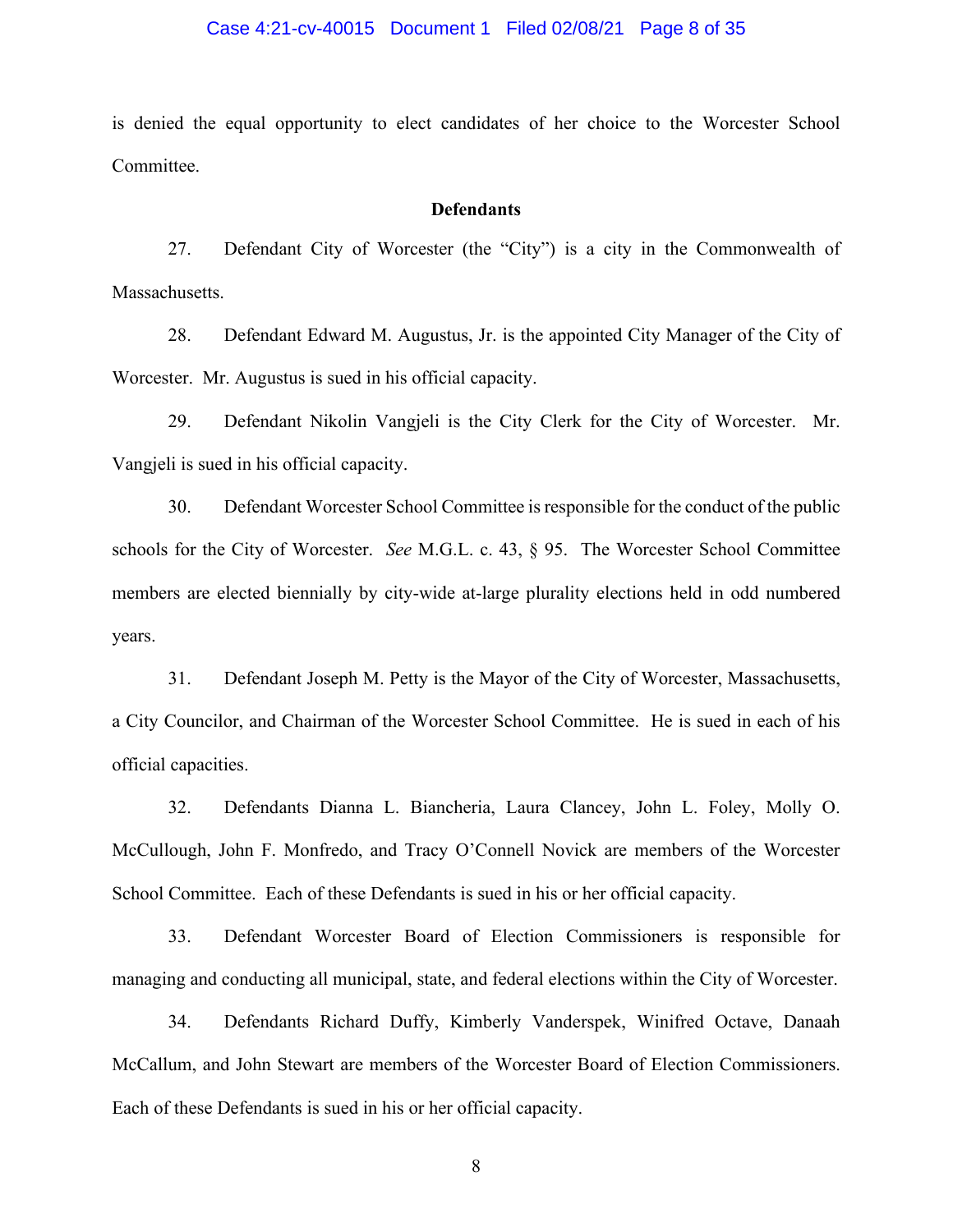#### Case 4:21-cv-40015 Document 1 Filed 02/08/21 Page 9 of 35

35. Defendant Worcester City Council exercises the legislative powers of the City of Worcester, Massachusetts and is empowered pursuant to M.G.L. c. 43b, § 10 to amend the City Charter, which dictates that School Committee members are elected at-large.

36. Defendants Morris A. Bergman, Donna M. Colorio, Khrystian E. King, Candy Mero-Carlson, Sarai Rivera, Sean M. Rose, Gary Rosen, George J. Russell, Kathleen M. Toomey, and Matthew E. Wally are members of the Worcester City Council. Each of these Defendants is sued in his or her official capacity.

#### **FACTS**

37. In this action, Plaintiffs will demonstrate the dilution of the votes of the Hispanic/Latino/a and Black residents of Worcester with respect to School Committee elections. The majority of Worcester Public School students are students of color. City-wide, communities of color constitute a significant portion of the voting population. However, voters of color have historically been unable to elect candidates of their choice to the School Committee. The School Committee is currently all-white. Over the last six election cycles (2009-2019), out of 36 open seats, only one seat has been won by a candidate of color (Hispanic/Latina), and her tenure was limited to one term. In the last decade, there have been no Black School Committee members at all, despite several running for election. This is the direct result of the entirely at-large plurality School Committee election system, combined with the historical, socio-economic, and other conditions which prevail in Worcester and which hinder the ability of residents of color to fully participate in the political process.

#### **Worcester School Committee Election System**

38. The Worcester School Committee is the legislative and policy-making body charged with supervision of the Worcester Public School System. Under Chapter 71, Section 37 of the Massachusetts General Laws, it "shall have the power to select and to terminate the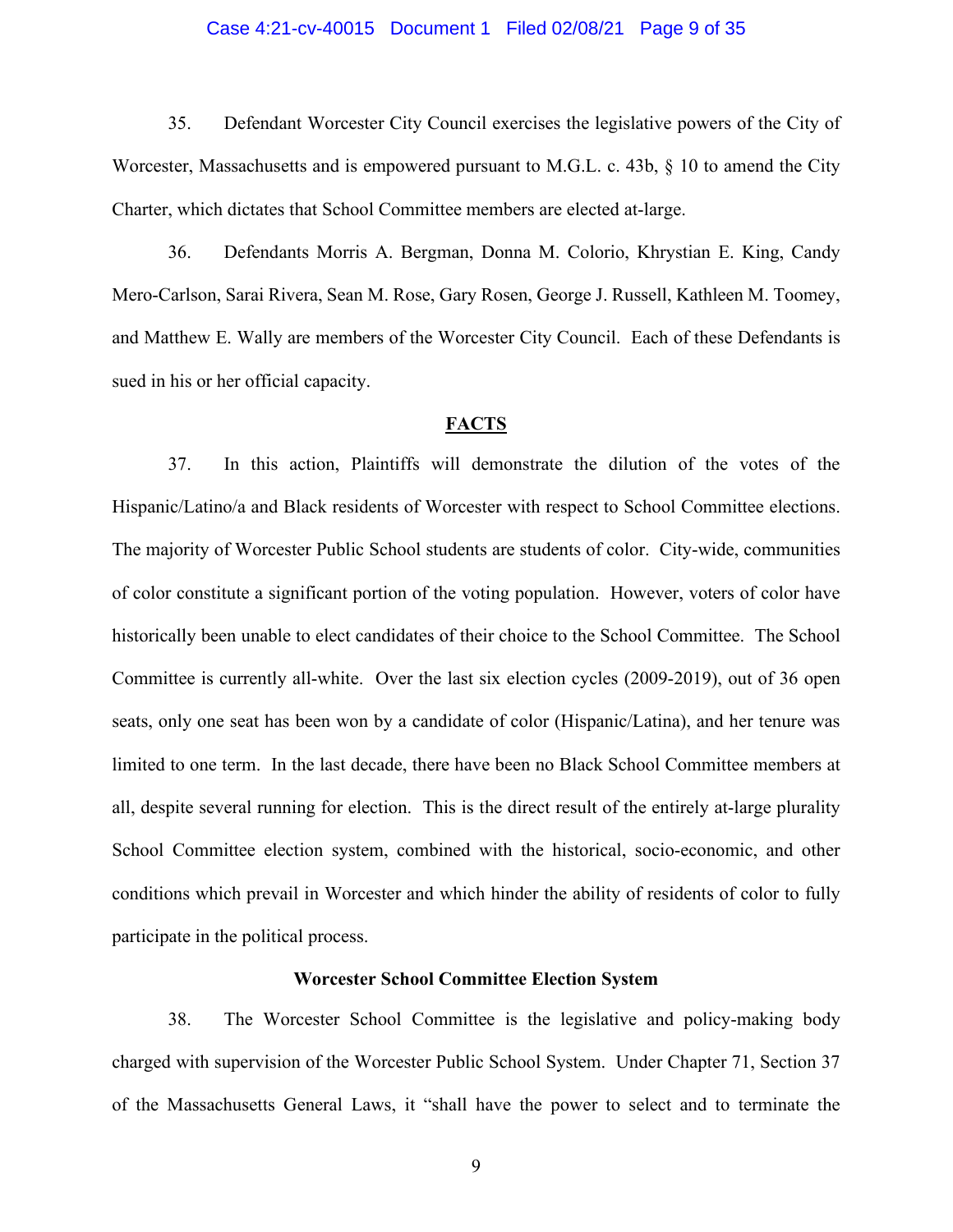#### Case 4:21-cv-40015 Document 1 Filed 02/08/21 Page 10 of 35

superintendent, shall review and approve budgets for public education in the district and shall establish educational goals and policies for the schools in the district consistent with the requirements of law and statewide goals and standards established by the Massachusetts Board of Education." The School Committee is made up of seven members  $- (i)$  the six members who are elected in the at-large plurality School Committee election; and (ii) the Mayor, who is elected by being the top vote-getting mayoral candidate among those who also finished among the top six atlarge candidates in the Worcester City Council race. The Mayor does not compete against the School Committee candidates.

39. All six members elected in the Worcester School Committee election are elected at-large, city-wide, in a plurality voting system for two-year terms, with the biennial election taking place in every odd-numbered year. At the polls, Worcester voters are presented with a list of candidates for School Committee and may vote for up to six total School Committee candidates. The top six vote-getting candidates are elected to the Worcester School Committee.

40. Although the city is currently divided into five separate districts for purposes of electing City Councilors, its voters vote as a whole in the School Committee's at-large, plurality winner-take-all election system. Accordingly, only the top vote-getting candidates across the entire city win seats on the Worcester School Committee. Because the city effectively votes as a single entity, a majority bloc of voters can elect all of its preferred candidates to the Worcester School Committee. This election system dilutes the voting power of Worcester's Hispanic/Latino/a and Black communities, who have experienced a systemic failure of representation.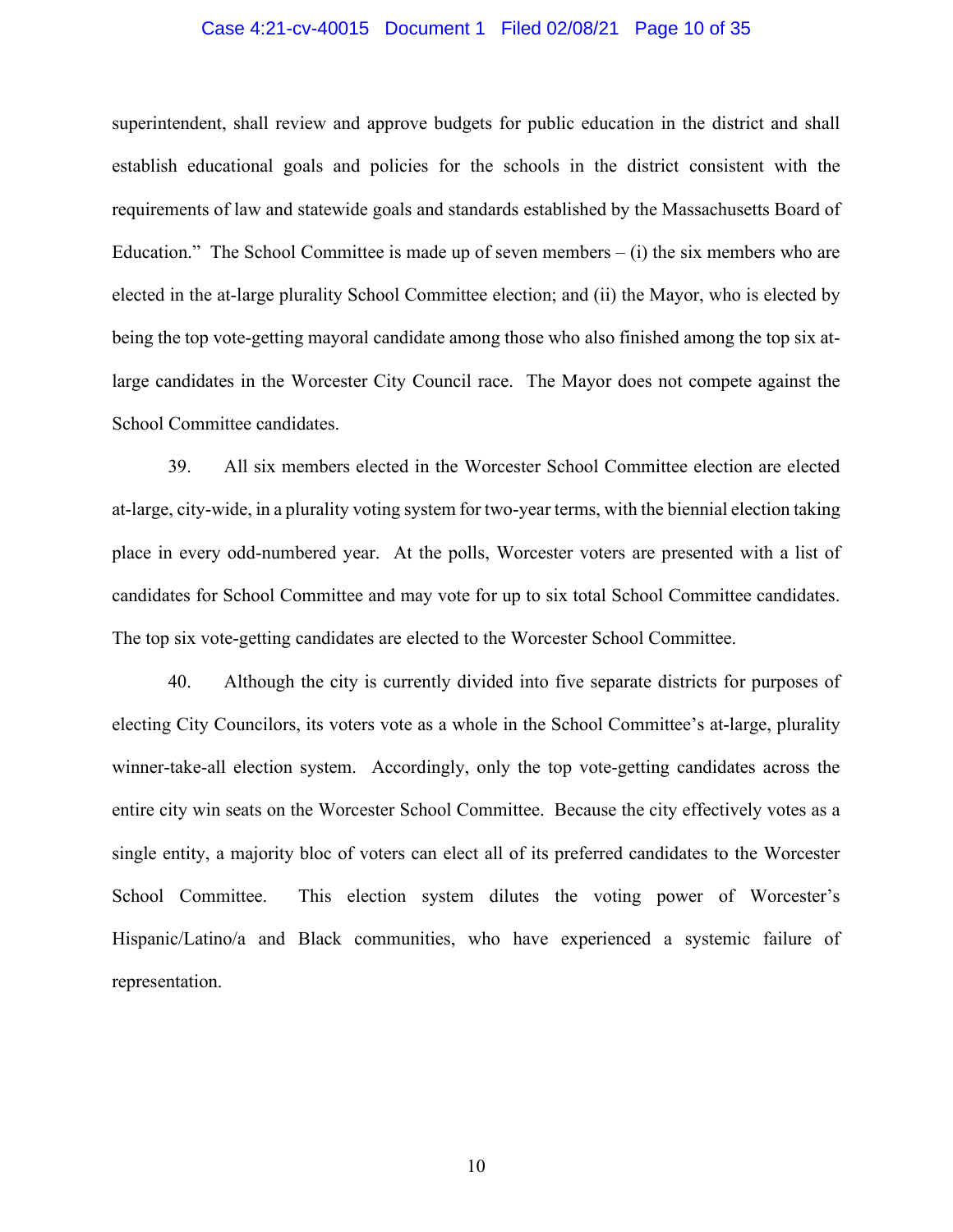## **Worcester Demographics**

41. The City of Worcester has seen significant growth in its non-white populations in recent years. In 1980, for example, only 8.2% of Worcester's population identified as non-white.<sup>[4](#page-31-0)</sup> Today, however, Worcester's non-white population makes up nearly 44% of the City's residents.<sup>[5](#page-31-0)</sup> This growth is depicted in the charts below.



# 42. The student population of Worcester Public Schools is even more diverse than the

city as a whole. In the 2019-20 school year, the student population of Worcester Public Schools was 43.1% Hispanic/Latino/a, 29.1% white, and 16.9% Black/African American. Thus, Hispanic/Latino/a and Black students constitute a significant majority  $(\sim 60\%)$  of the Worcester

4 United States Census Bureau, *Massachusetts – Race and Hispanic Origin for Selected Large Cities and Other Places: Earliest Census to 1990*, CENSUS.GOV,

https://web.archive.org/web/20121018075318/http:/www.census.gov/population/www/document ation/twps0076/MAtab.pdf (last visited Jan. 20, 2021).

<sup>5</sup> United States Census Bureau, *Citizen Voting Age Population by Race and Ethnicity (CVAP) Special Tabulation*, CENSUS.GOV (Oct. 30. 2020), https://www.census.gov/programssurveys/decennial-census/about/voting-rights/cvap.2018.html (last visited Jan. 20, 2021).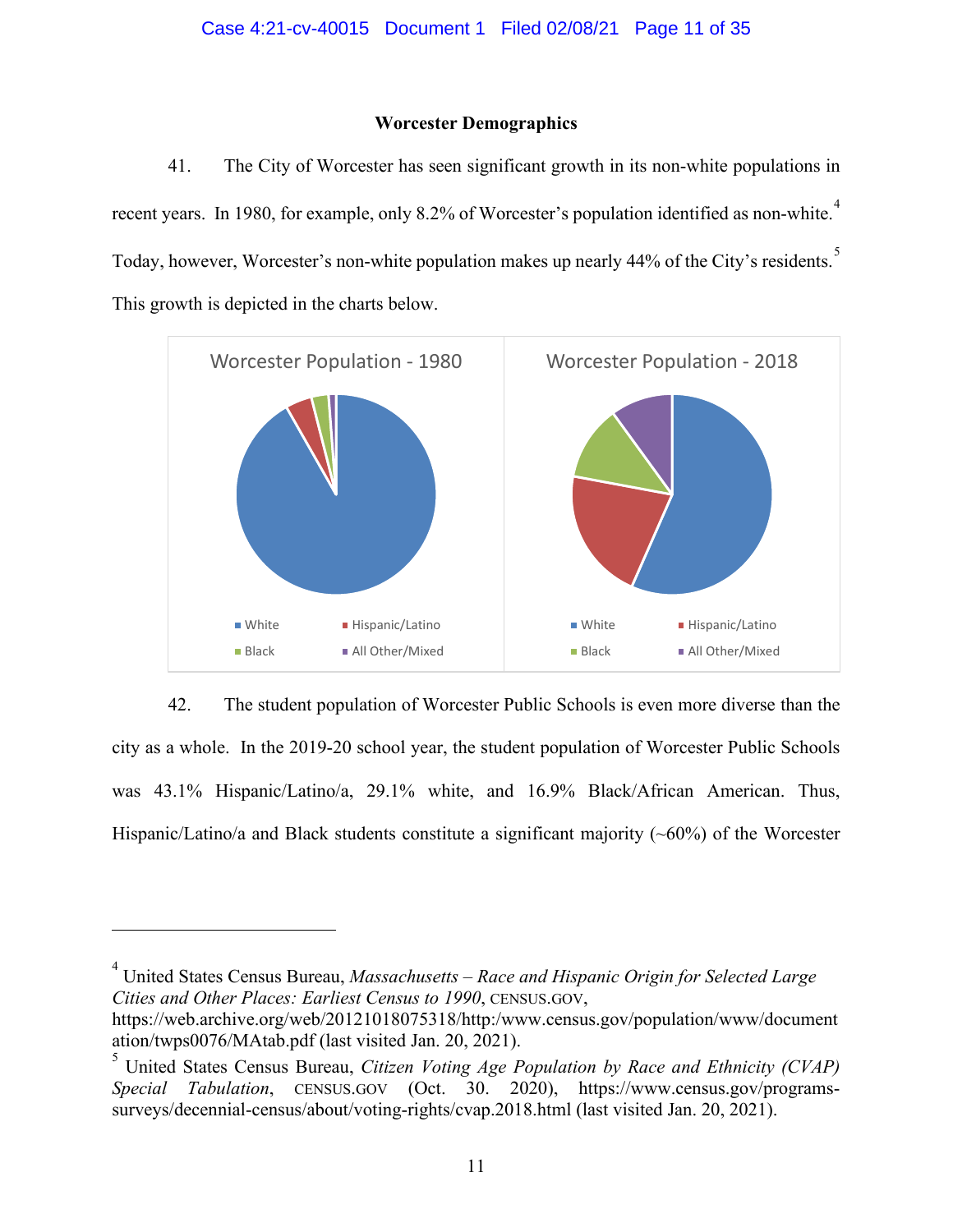#### Case 4:21-cv-40015 Document 1 Filed 02/08/21 Page 12 of 35

Public School population, yet there is currently not a single Hispanic/Latino/a or Black member of the Worcester School Committee.

43. City-wide, the Hispanic/Latino/a and Black communities also constitute a significant portion of the population. According to the U.S. Census Bureau's 2014-2018 American Community Survey published in February 2020, 21.3% of Worcester residents identify as Hispanic or Latino and 12.1% of Worcester residents identify as Black or African American. A slim majority of Worcester residents, 5[6](#page-31-0).6%, identify as non-Latino whites.<sup>6</sup>

44. This reflects an increase in Worcester's Hispanic/Latino/a and Black populations of 574% and 500%, respectively, as compared to the population in 1980. Worcester's white population has *decreased* by nearly 30% over the same time period. However, the Worcester School Committee has not reflected the changing demographics of the City.

## **Lack of Minority Representation in Worcester**

45. Worcester's communities of color, making up nearly half of its population, and a clear majority of its public school students, have had almost no representation on the School Committee. The majority white electorate in the city-wide at-large plurality School Committee electoral system has all but extinguished minorities' opportunities to elect their chosen representatives.

46. Currently, there is not a single Hispanic/Latino/a or Black person serving on the Worcester School Committee. The white School Committee members have dominated the top spots in recent election cycles despite the City's significant minority population. For example,

<sup>6</sup> United States Census Bureau, *Citizen Voting Age Population by Race and Ethnicity (CVAP) Special Tabulation*, CENSUS.GOV (Oct. 30. 2020), https://www.census.gov/programssurveys/decennial-census/about/voting-rights/cvap.2018.html (last visited Jan. 20, 2021).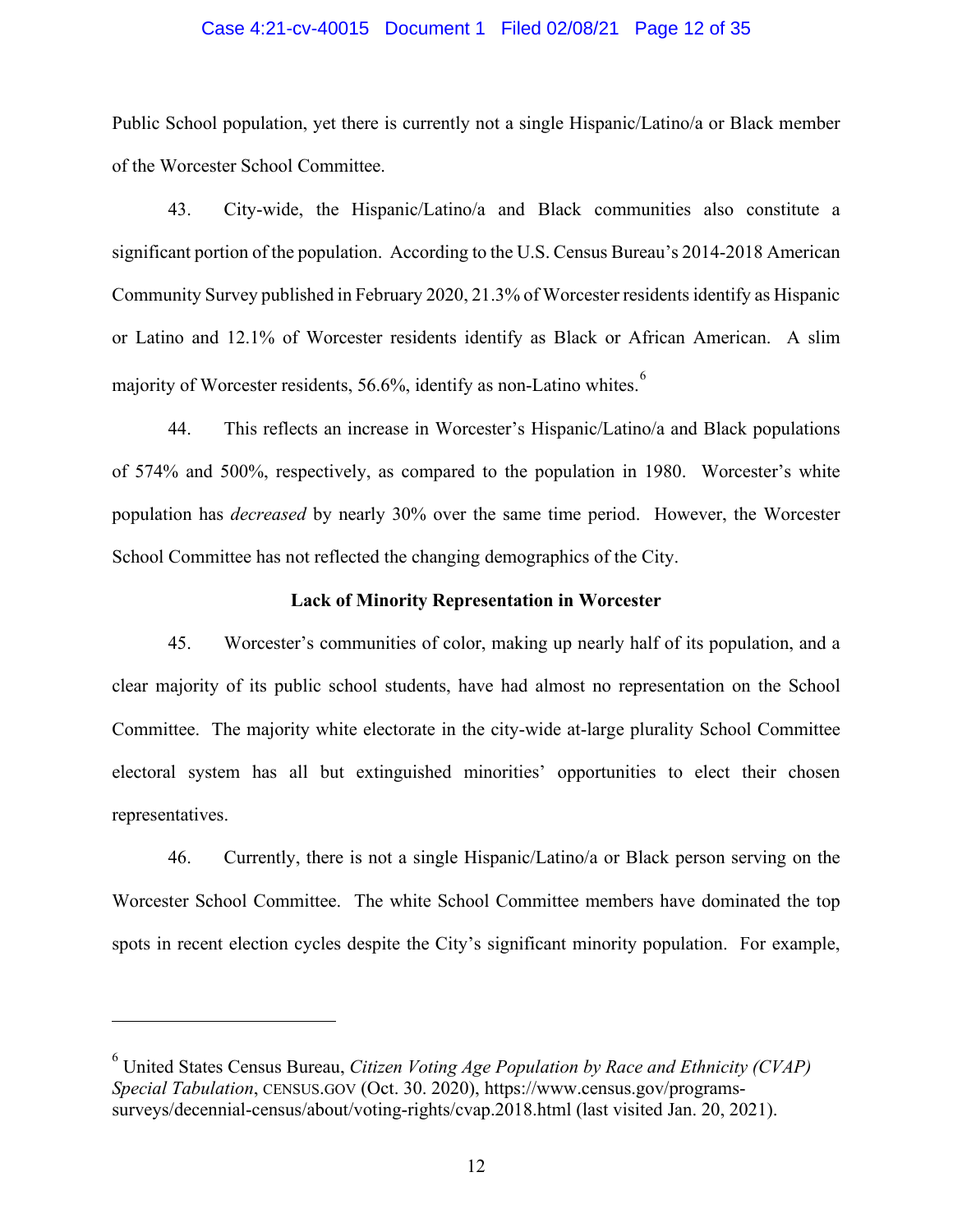#### Case 4:21-cv-40015 Document 1 Filed 02/08/21 Page 13 of 35

Defendants Foley, Biancheria, and Monfredo, all of whom are white, have each served at least six consecutive terms on the Worcester School Committee. Defendant Petty, who is also white and holds a seat on the Worcester School Committee by virtue of his position as Mayor, has served five consecutive terms.

47. During this time, multiple minority candidates have attempted to win a place on the Worcester School Committee, but only one has been successful. After advocating for issues particularly important to Worcester's communities of color, that minority member was limited to only one term. The below charts demonstrate the drastic difference between the diversity of the Worcester School Committee over the last decade and the current diversity of the Worcester Public School student population.



48. Hispanic/Latina candidate Hilda Ramirez served one term on the Worcester School Committee from 2013-2015, narrowly winning office by receiving the sixth highest number of votes in that election cycle. Once on the School Committee, Ms. Ramirez raised issues important to communities of color, including bilingual education and the manner in which Worcester Public Schools over-disciplined students of color. In the next election cycle, she was unable to hold onto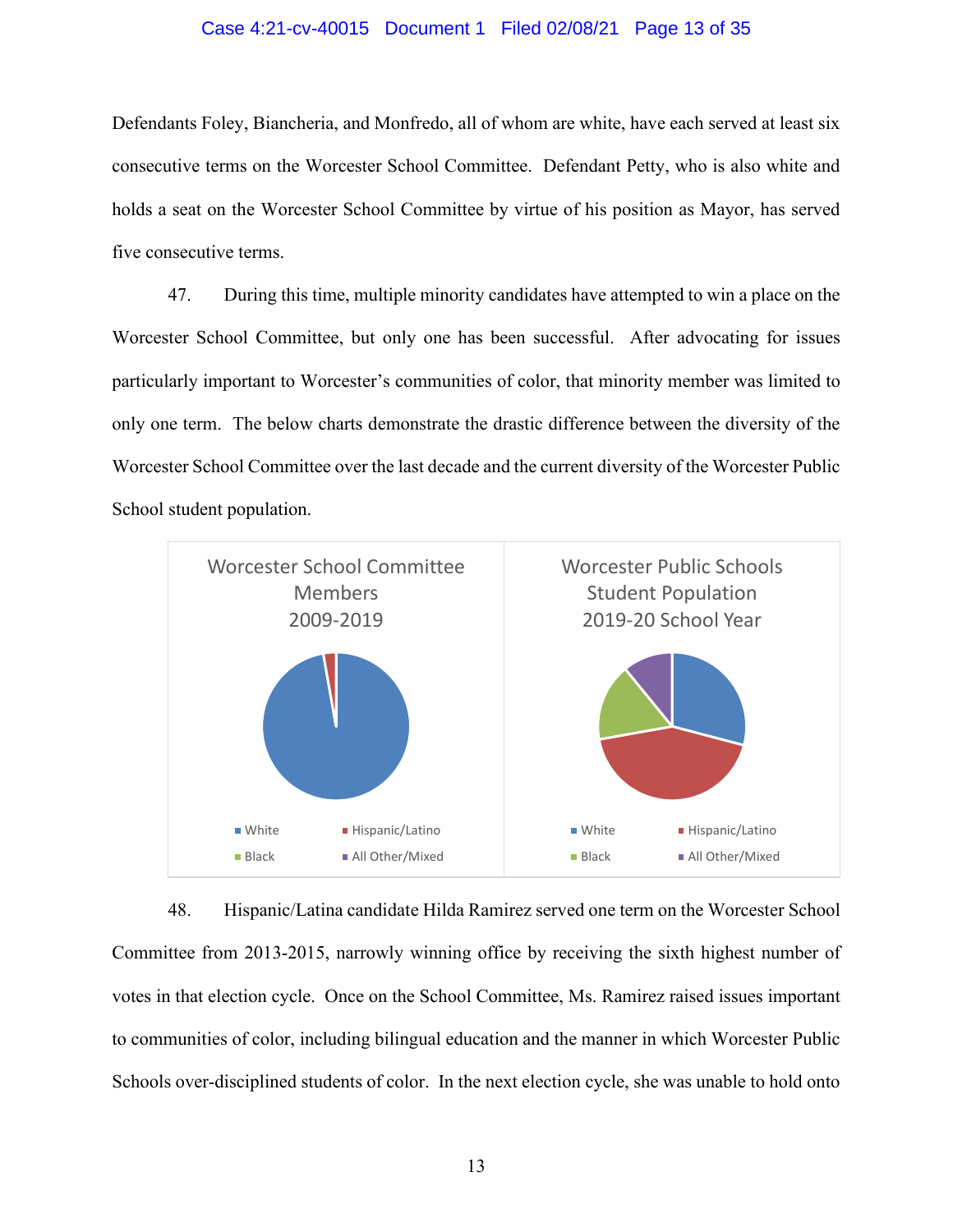#### Case 4:21-cv-40015 Document 1 Filed 02/08/21 Page 14 of 35

her seat and lost her re-election bid, despite receiving 63% of votes in the ten most diverse precincts in the City. $7$ 

49. In the 2019 election, at least three of the twelve candidates for Worcester School Committee were candidates of color. A number of these candidates received strong support from communities of color, yet none were successful in receiving enough votes city-wide to win a seat.

50. White voters have successfully elected their candidates of choice for School Committee, while the preferred candidates of minority voters fail to win unless they are likewise supported by white voters, a fact exemplified by analyzing how candidates fared in the least and most diverse precincts in the City. In 2019, for example, the top six vote-getters in the ten whitest precincts in the City all won election, and all are white. By contrast, candidates of color who were strongly supported in the ten most diverse precincts in the City all were unable to secure enough votes city-wide to win office.

51. Upon information and belief, most successful School Committee candidates have traditionally been residents of predominantly white districts located on the west side of the City.

52. The vote dilution that occurs through the at-large system of electing School Committee members can also be seen by contrasting it with Worcester City Council elections, which have a combination of at-large and district-based seats. In City Council elections, particularly those for district seats, minority (and minority backed) candidates have fared better. For example, Dr. Sarai Rivera, the District 4 Councilor, is serving her fifth consecutive two-year

 $7$  The City is divided into ten separate wards, with each ward encompassing five precincts.

<sup>&</sup>lt;sup>8</sup> Plaintiffs do not concede that the current method of electing Worcester's City Council is legal. In particular, the large number of at-large seats compared to district seats raises questions about whether that electoral system also violates the law. Plaintiffs' point here is only to illustrate how districts can enhance the opportunity of communities of color to elect candidates of their choice – an opportunity that is completely absent for School Committee elections.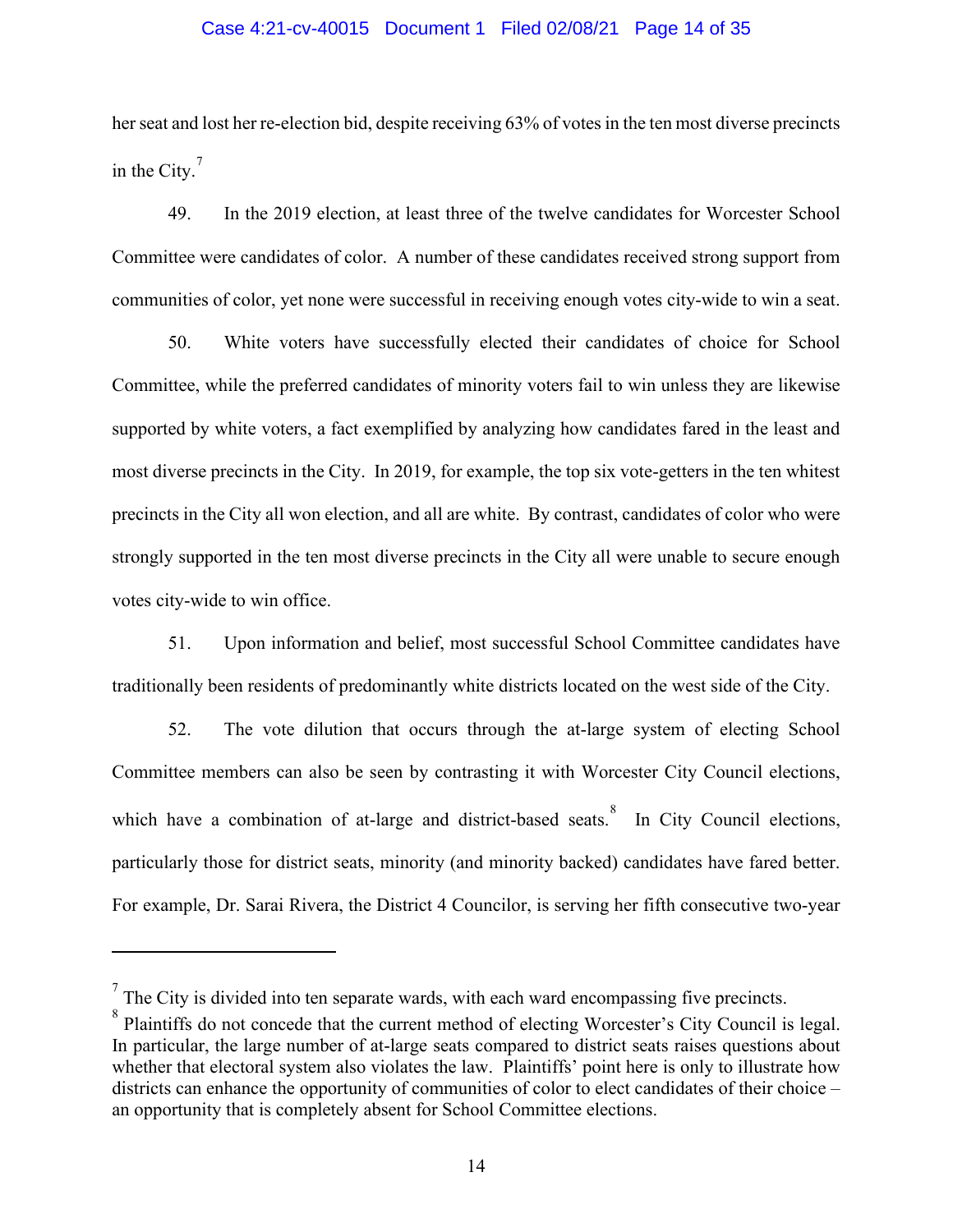#### Case 4:21-cv-40015 Document 1 Filed 02/08/21 Page 15 of 35

term on the City Council. Dr. Rivera is Hispanic/Latina. As of December 2019, Hispanic/Latino/a and Black residents combined constituted approximately 49% of the total population, 44% of the voting age population, and 41% of the City Council District 4 citizen voting age population of City Council District 4. By comparison, 27% of the city-wide citizen age voting population identifies as Hispanic/Latino/a or Black.

53. This concentration of minority voters within District 4, and the success of Dr. Rivera at the polls, demonstrates that district-based voting strengthens the ability of minority voters to elect their candidates of choice.

54. If the Worcester School Committee followed a district-based voting system rather than the current at-large plurality voting system, Hispanic/Latino/a and Black voters together could constitute a majority-minority population in at least one reasonably apportioned district, thereby increasing their opportunity to elect candidates of their choice to the Worcester School Committee.

55. Instead, the at-large plurality scheme used to elect the Worcester School Committee denies Worcester's Hispanic/Latino/a and Black residents an equal opportunity to participate in the political process and elect representatives of their choice.

#### **Worcester's School Committee Election System Violates Section 2 of the Voting Rights Act**

56. Worcester's at-large plurality School Committee election system violates Section 2 of the Voting Rights Act under the Supreme Court's vote dilution test in *Thornburg v. Gingles*, 478 U.S. 30 (1986).

57. Section 2 of the Voting Rights Act, 52 U.S.C. § 10301(a) ("Section 2"), prohibits any "standard, practice, or procedure" that "results in a denial or abridgement of the right of any citizen of the United States to vote on account of race or color." A Section 2 violation is established if it is shown that "the political processes leading to nomination or election" in the jurisdiction "are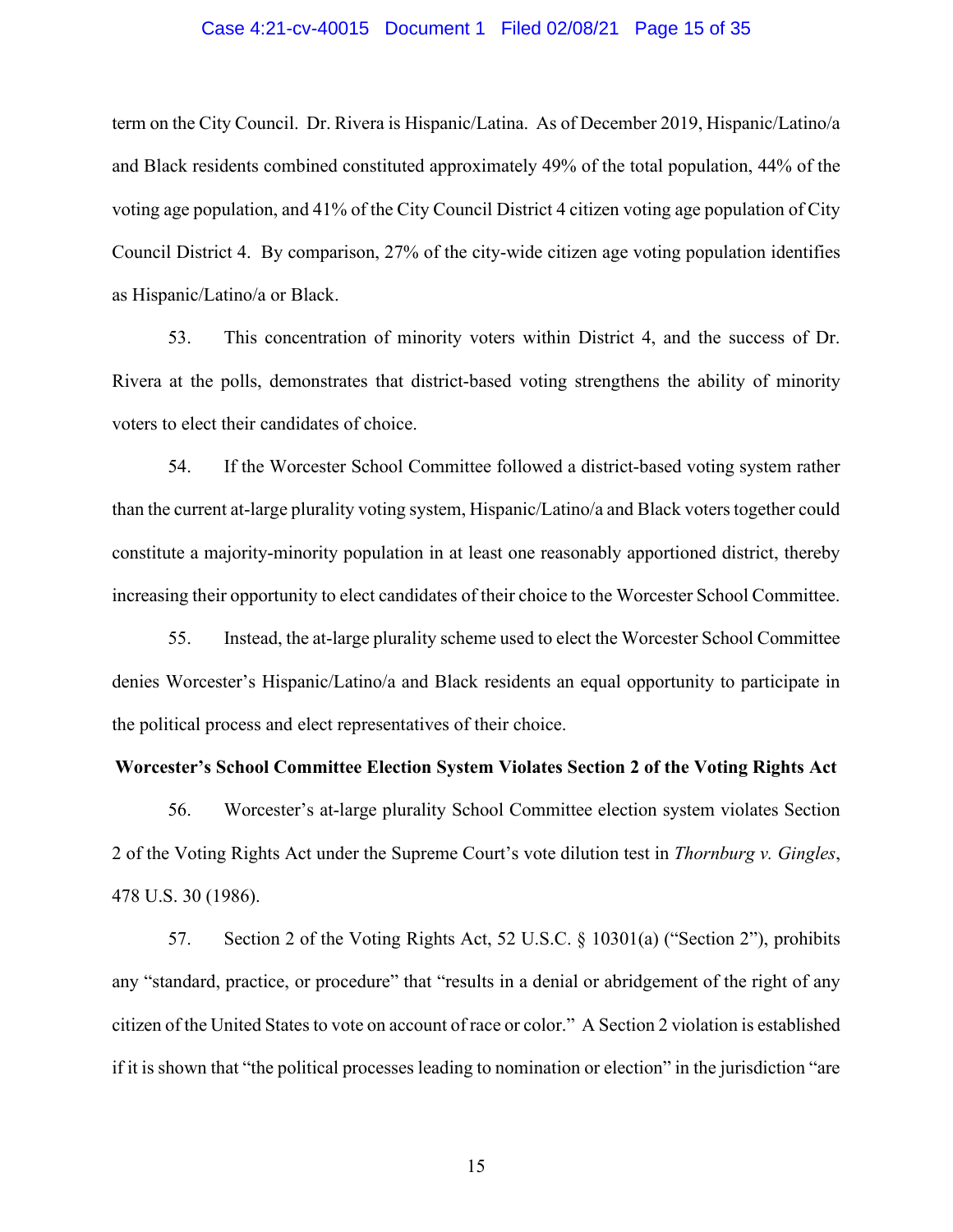#### Case 4:21-cv-40015 Document 1 Filed 02/08/21 Page 16 of 35

not equally open to participation by [a minority] in that its members have less opportunity than other members of the electorate to participate in the political process and to elect representatives of their choice." *Id.* § 10301(b). An electoral system that dilutes the voting strength of minority communities may deprive the members of those communities of an equal opportunity to elect representatives of their choice in violation of Section 2.

58. In *Gingles*, the Supreme Court identified three necessary preconditions to support a claim of vote dilution under Section 2: (1) the minority group must be "sufficiently large and geographically compact to constitute a majority in a single-member district"; (2) the minority group must be "politically cohesive"; and (3) the majority must vote "sufficiently as a bloc to enable it . . . usually to defeat the minority's preferred candidate." 478 U.S. at 50-51.

59. If these preconditions are satisfied, a plaintiff must then show that, under the totality of the circumstances, the members of the minority group have less opportunity than other members of the electorate to participate in the political process and to elect representatives of their choice. *See id.* at 44-45. When considering the totality of the circumstances, the Supreme Court adopted the factors enumerated by the United States Senate when passing the VRA, which include:

- a history of voting-related discrimination in the political subdivision;
- the extent to which voting is racially polarized within the political subdivision;
- the extent to which voting practices or procedures tend to enhance the opportunity for discrimination against the minority group, such as unusually large election districts and majority vote requirements;
- the extent to which minority group members bear the effects of past discrimination in areas such as education, employment, and health, which hinder their ability to participate effectively in the political process;
- whether political campaigns have been characterized by overt or subtle racial appeals;
- the extent to which members of the minority group have been elected to public office in the jurisdiction;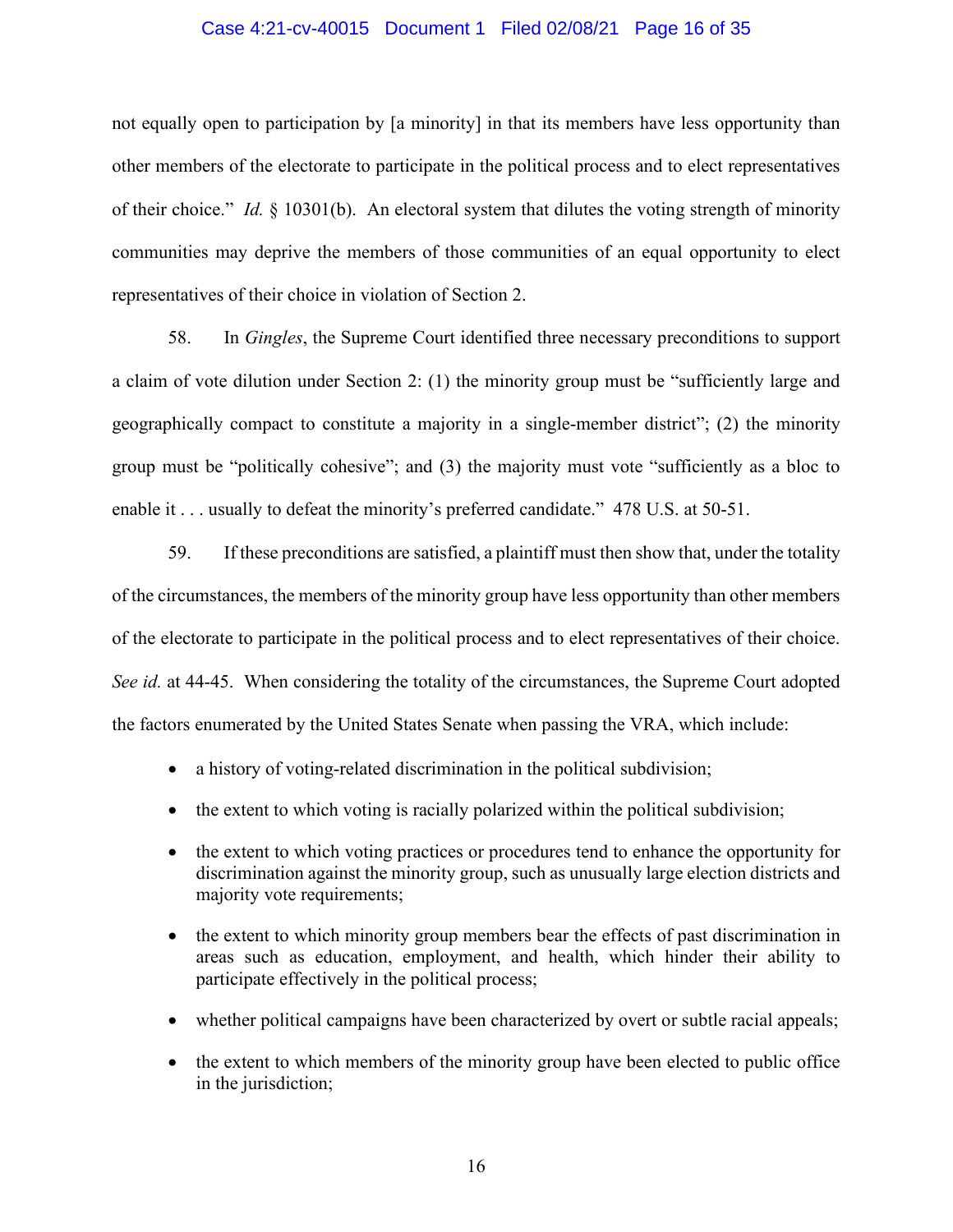- evidence demonstrating that elected officials are unresponsive to the particularized needs of the members of the minority group; and
- evidence showing the policy underlying the political subdivision's use of the contested election practice or structure is tenuous.

*See id.* at 36-37, 44-45.

60. Coalitions of minority groups that exhibit political cohesion and that otherwise satisfy the vote dilution test in *Gingles* may sustain a vote dilution action under Section 2. *See, e.g.*, *Clerveaux*, 984 F.3d at 237 (affirming District Court's finding that Black and Latino voters were politically cohesive in satisfaction of *Gingles*); *Concerned Citizens of Hardee Cty. v. Hardee Cty. Bd. Of Comm'rs*, 906 F.2d 524, 526 (11th Cir. 1990); *Campos v. City of Baytown, Tex.*, 840 F.2d 1240, 1244 (5th Cir. 1988), *cert. denied* 492 U.S. 905 (1989); *Huot v. City of Lowell*, 280 F. Supp. 3d 228 (D. Mass. 2017).

61. Worcester's Hispanic/Latino/a and Black voters together satisfy both the preconditions and the totality of the circumstances tests under *Gingles* because they have less opportunity than other members of the electorate to participate in the political process and elect candidates of their choice to the Worcester School Committee.

# **Hispanic/Latino/a and Black Residents Are Sufficiently Large and Geographically Compact to Constitute a Majority in a Single-Member District**

62. Worcester's Hispanic/Latino/a and Black residents together are sufficiently numerous and geographically compact to form a majority of the total population, voting age population, and citizen voting age population in at least one district of a reasonable and properly apportioned district-based election system.

63. It is possible to draw districting maps for the City of Worcester in which Hispanic/Latino/a and Black residents would form a majority of the population in at least one reasonable and properly apportioned single-member district for the Worcester School Committee.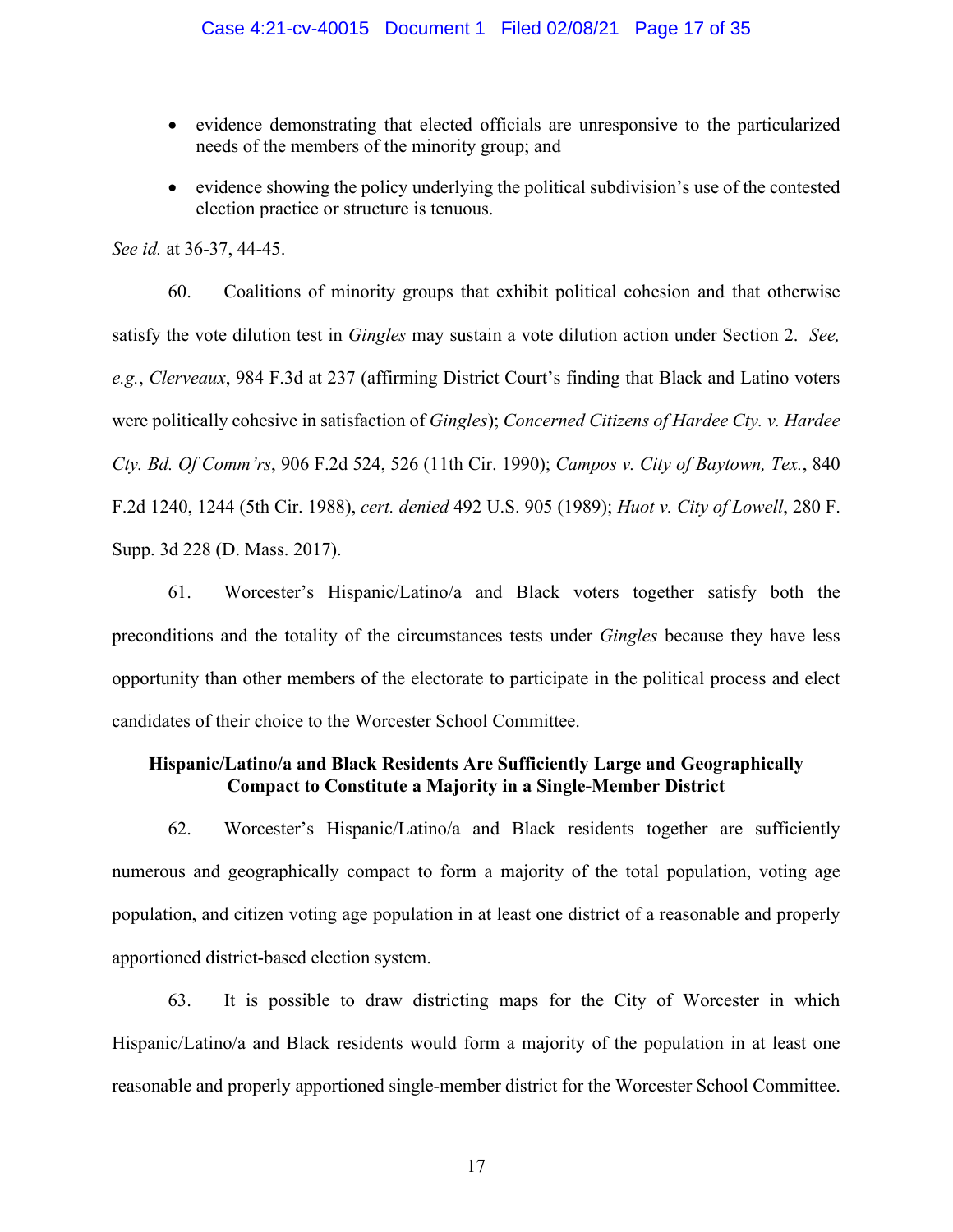#### Case 4:21-cv-40015 Document 1 Filed 02/08/21 Page 18 of 35

For example, a district centered around the current City Council District 4 and roughly bounded by the Main South, Vernon Hill, City Center, Water St/Grafton St, South Worcester, Chandler St/Park Ave, University Park, Park Ave/Main St, Webster Square, Piedmont, and Beacon Brightly neighborhoods of Worcester can be drawn that satisfies this precondition.

## **Hispanic/Latino/a and Black Residents are Politically Cohesive and Majority Bloc Voting Usually Defeats Their Preferred Candidates**

64. Worcester's Hispanic/Latino/a and Black voters are politically cohesive as a coalition minority group. They consistently tend to vote together in support of candidates of their choice, particularly candidates of color. These candidates are heavily favored by Hispanic/Latino/a and Black voters over different candidates favored by Worcester's remaining voters, who are predominantly white.

65. Historically, and particularly in recent years, the Hispanic/Latino/a and Black communities have joined forces to advocate for issues important to both communities, most notably with respect to educational justice and equity. As a result, they tend to support the same candidates (often candidates of color) in School Committee elections.

66. Worcester's predominantly white majority electorate effectively votes as a bloc in support of candidates different than those supported by Hispanic/Latino/a and Black voters together. Voting by the predominantly white majority consistently defeats the candidates preferred by Hispanic/Latino/a and Black voters. This generally explains why, despite strong support from Worcester's Hispanic/Latino/a and Black voters, candidates of color have been consistently defeated by white opponents.

67. An analysis of recent election results confirms that, despite the political cohesion of Worcester's Hispanic/Latino/a and Black voters, these voters are unable to elect candidates of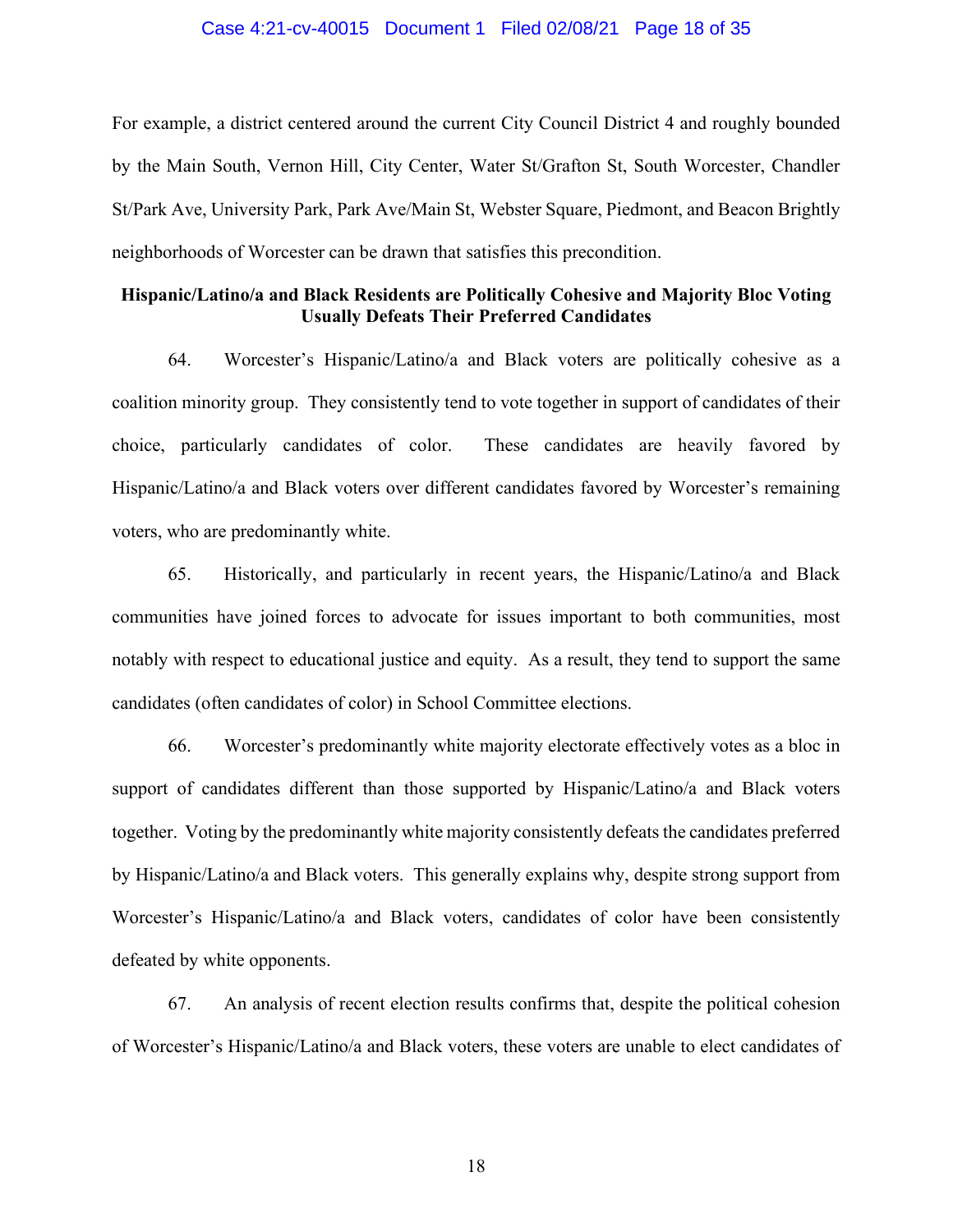#### Case 4:21-cv-40015 Document 1 Filed 02/08/21 Page 19 of 35

their choice under Worcester's unlawful at-large School Committee election scheme and the strength of Worcester's predominantly white majority electorate.

68. In 2019, Jermoh Kamara and Chantel Bethea, two Black candidates, ran for Worcester School Committee. Ms. Kamara and Ms. Bethea were the second and third most popular candidates among the ten most diverse precincts in Worcester, but in the ten whitest precincts, neither Ms. Kamara nor Ms. Bethea placed in the top six preferred candidates. Due to the lack of support from white voters, neither Ms. Kamara nor Ms. Bethea were elected. Stunningly, a white candidate who died two weeks before the election nonetheless received more votes than a third minority candidate, Mariah Lizmari Martinez, and nearly as many votes as Ms. Bethea.<sup>[10](#page-31-0)</sup>

69. As another example, in 2015, Hilda Ramirez, a Hispanic/Latina candidate, was an incumbent seeking re-election, having been elected for the first time in 2013. Ms. Ramirez, the only candidate of color in that election cycle, was overwhelmingly the most preferred candidate by voters in the ten most diverse precincts in Worcester, receiving votes from 63% of voters in those precincts, with the next most popular candidate in these ten precincts receiving votes from only 46% of voters. Voters of color supported Ms. Ramirez; during her single term on the Worcester School Committee she often tried to address issues disparately impacting students of color, such as bilingual education and the disproportionate number of students of color being suspended or otherwise disciplined in Worcester Public Schools. Yet despite having the advantage

 $9^9$  John Foley was the most preferred candidate by both white voters and minority voters. With the support of the white electorate, he won re-election.

 $10$  Notably, this election occurred before "early voting" or "mail-in voting" became commonplace as it did in the 2020 election cycle.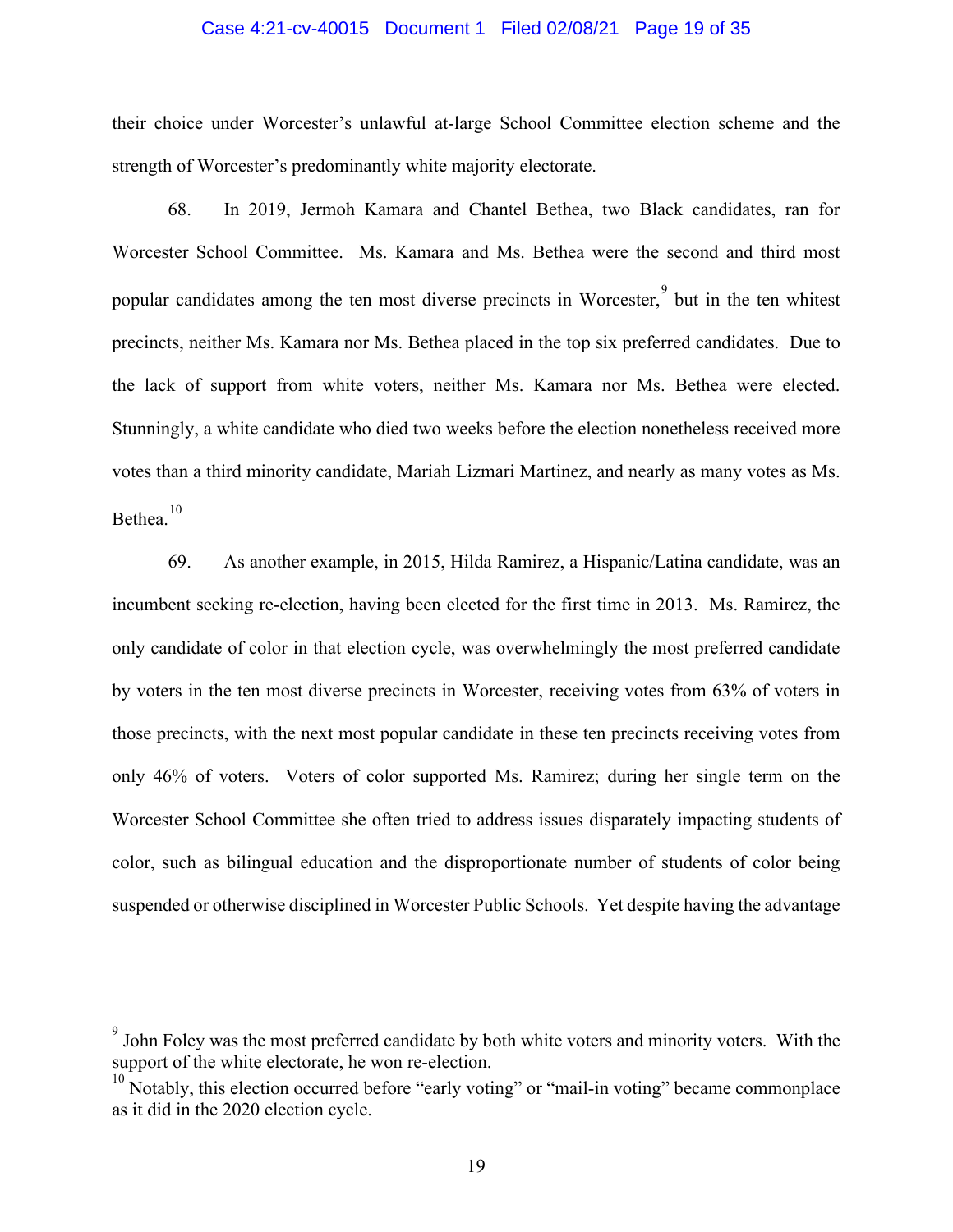#### Case 4:21-cv-40015 Document 1 Filed 02/08/21 Page 20 of 35

of incumbency and overwhelming support from voters of color, Ms. Ramirez was not re-elected, finishing eighth among the ten School Committee candidates.

70. As demonstrated above, Worcester's city-wide at-large School Committee election system allows the predominantly white majority electorate to deny Hispanic/Latino/a and Black voters the equal opportunity to elect representatives of their choice.

# **Voting in Worcester is Racially Polarized and Almost No Hispanic/Latino/a and Black Candidates Have Been Elected to Worcester School Committee**

71. The totality of the circumstances demonstrates that Hispanic/Latino/a and Black voters together have less opportunity than other members of the electorate to participate in the political process and to elect candidates of their choice to the Worcester School Committee.

72. For example, as explained above, voting in Worcester is highly racially polarized. Hispanic/Latino/a and Black voters frequently support the same candidates, and those candidates are routinely defeated by the preferred candidates of the predominantly white majority electorate. Hispanic/Latino/a and Black candidates also receive little to no support from the white majority electorate.

73. As explained above, the School Committee is currently all-white. Over the last six election cycles (2009-2019), out of 36 open seats, only one seat has been won by a candidate of color (Hispanic/Latina), and her tenure was limited to one term. In the last decade, there have been no Black School Committee members at all, despite several running for election.

# **The Worcester School Committee's At-Large Plurality Voting Scheme Enhances Opportunities for Discrimination Against Hispanic/Latino/a and Black Voters**

74. Worcester's use of a city-wide at-large plurality School Committee election scheme enhances opportunities for discrimination against Hispanic/Latino/a and Black voters. Using a single city-wide district for School Committee elections in which all voters are permitted to vote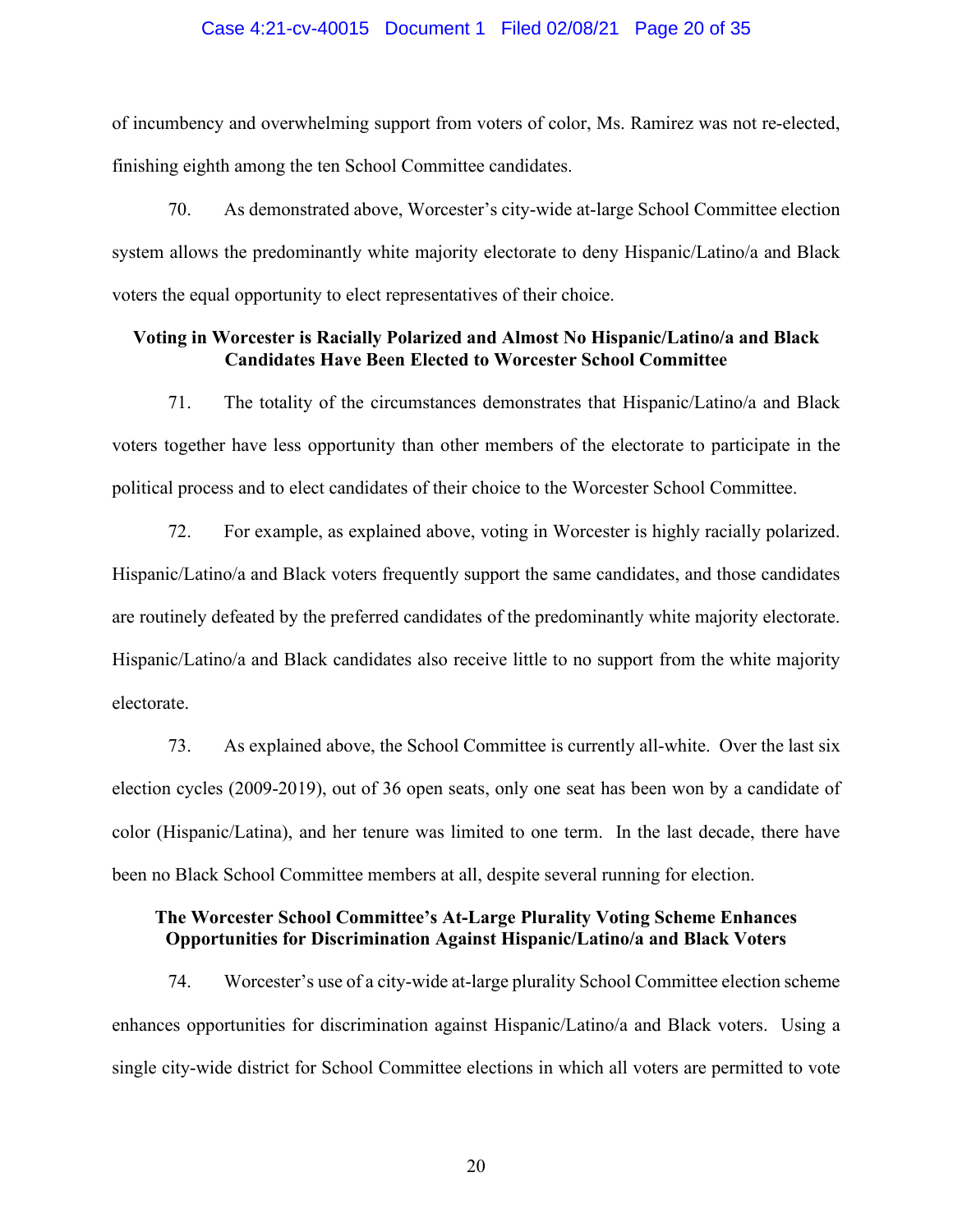#### Case 4:21-cv-40015 Document 1 Filed 02/08/21 Page 21 of 35

for up to six candidates enables the predominantly white majority electorate to elect the candidates of its choice, and to defeat the preferred candidates of Hispanic/Latino/a and Black voters.

75. As described in more detail in other sections of this complaint, candidates elected by the predominantly white majority electorate are less responsive to the needs and concerns of minority communities in Worcester; they do not need support from those communities to win election.

76. Notably, former Worcester School Committee member Dante Comparetto, after being elected in 2017, candidly conceded that running for School Committee is still "an opportunity not afforded to a lot of people of color, frankly."<sup>[11](#page-31-0)</sup>

77. Mr. Comparetto in fact decided not to run for re-election for School Committee as a result of what he described as unchecked racism in the schools (and the City at large), as well as the Worcester School Committee's decision in May 2019 to award a new three-year contract to the Superintendent, over the repeated objections of the Hispanic/Latino/a and Black communities. [12](#page-31-0)

78. By contrast, where School Committees are more diverse, and more accountable to communities of color, this yields positive results. A report by the Massachusetts Institute for a New Commonwealth ("MassINC") found: "Studies show that parents of color feel better about the performance of their schools when they live in districts with minority school committee members. Other research suggests that they have good reason for such confidence: Students of

<sup>&</sup>lt;sup>11</sup> Scott O'Connell, *Lack of school panel diversity examined: Members say committee still able to adequately represent minority students, families*, Worcester Telegram & Gazette, Feb. 22, 2019 at A1.

<sup>12</sup> Scott O'Connell, *Liberal complacency vexes Comparetto: First-term School Committee member won't seek re-election this fall*, Worcester Telegram & Gazette, May 14, 2019 at B1.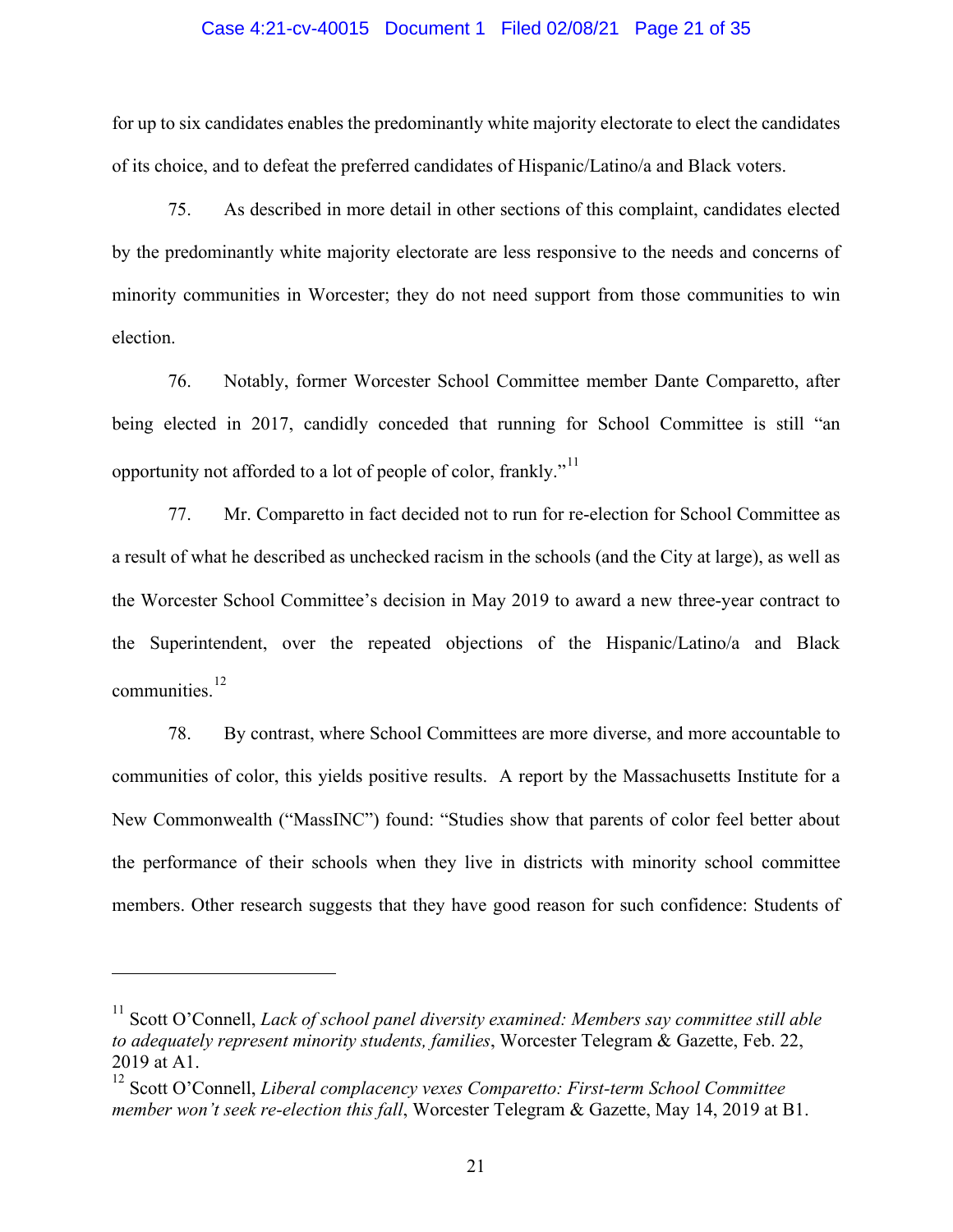#### Case 4:21-cv-40015 Document 1 Filed 02/08/21 Page 22 of 35

color who attend schools in districts with minority school committee members are less likely to be suspended, expelled or enrolled in special education, and more likely to take higher-level classes." $^{13}$  $^{13}$  $^{13}$ 

79. Worcester's current system of electing School Committee members, however, enhances opportunities for discrimination by making it more difficult for members of communities of color to elect their preferred candidates and to hold elected School Committee members accountable on issues of importance to communities of color.

## **History of Voting Related Discrimination in Worcester**

80. There is a well-documented history of voting problems for minorities in Worcester.

81. For example, in 2011, the Worcester City Council approved a nonbinding referendum on the municipal ballot to ask the voters' opinion on whether the School Committee should have a combination of at-large members and district members, similar to the makeup of the City Council. Notably, four members of the School Committee at the time – including Defendant Monfredo, who is still on the School Committee today – publicly opposed allowing Worcester residents to vote on the ballot measure.<sup>[14](#page-31-0)</sup>

82. Unsurprisingly, given that the measure was voted on a city-wide basis in a city where racially polarized voting patterns persist, the measure was defeated 52% to 48%. According to local publications, support for changing the School Committee was strongest in east side and

<sup>13</sup> Benjamin Forman, et al., *Local Accountability: An Untapped Strategy for Advancing Student Achievement in Massachusetts Public* Schools, MassINC Policy Reports, Feb. 2019, at 41; *see also* Scott O'Connell, *Lack of diversity on Worcester School Committee a problem, some people of color say*, Worcester Telegram & Gazette, Feb. 21, 2019.

<sup>14</sup> Nick Kotsopoulos, *Voters' advice to be sought on board makeup*, Worcester Telegram & Gazette, Sept. 14, 2011 at A1.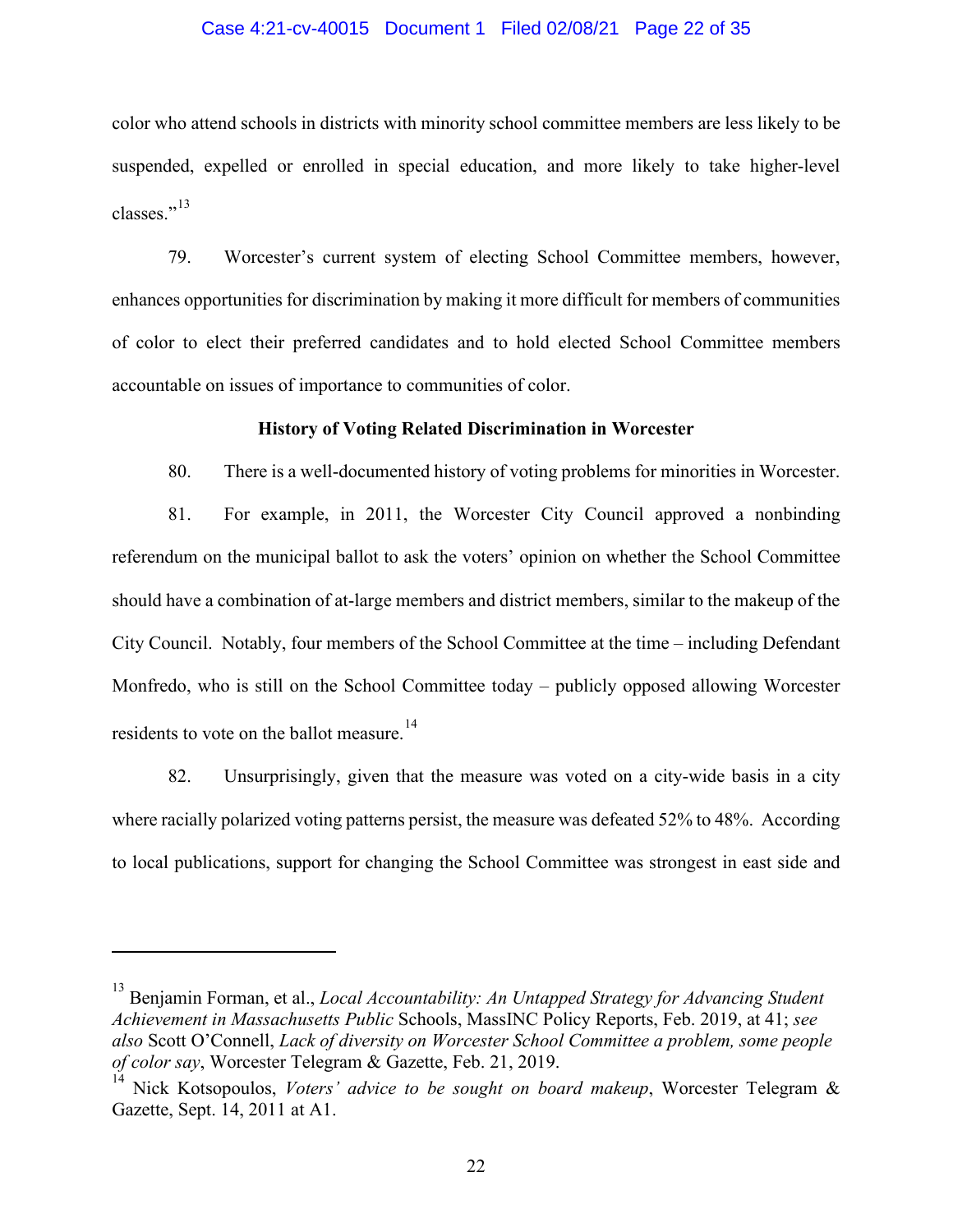#### Case 4:21-cv-40015 Document 1 Filed 02/08/21 Page 23 of 35

central city precincts, where communities of color are highly concentrated, while voters in the predominantly white west side of the City were strongly opposed.<sup>15</sup>

83. In October 2019, the Mayor's Commission on Latino Education and Advancement proposed several possible changes aimed at addressing racial equities in schools, including "finding a new way of electing School Committee members, possibly by switching to a district-based rather than at-large format."<sup>[16](#page-31-0)</sup> Former School Committee member Dante Comparetto (who, as explained above, did not seek re-election in part due to his frustration with the Committee's refusal to address issues specific to communities of color), also formally requested "that the Mayor consider alternative methods to electing and appointing School Committee members that includes, but is not limited to, district School Committee seats."<sup>[17](#page-31-0)</sup> Despite the significant support for these proposals, they have not been acted upon.

# **Worcester Communities of Color Bear the Effects of Past Discrimination in Education**

84. "Congress intended that the Voting Rights Act eradicate inequalities in political opportunities that exist due to the vestigial effects of past purposeful discrimination . . . [and] participation by minorities tends to be depressed where minority group members suffer effects of prior discrimination such as inferior education, poor employment opportunities, and low incomes." *Gingles*, 478 U.S. at 69.

<sup>&</sup>lt;sup>15</sup> Nick Kotsopoulos, *Voters nix ballot on school board change*, Worcester Telegram & Gazette, Nov. 9, 2011 at B5.

<sup>16</sup> Scott O'Connell, *Latino panel unveils draft plan to rebuild trust, equity*, Worcester Telegram & Gazette, Oct. 29, 2019 at A1.

<sup>17</sup> Clerk of the Worcester School Committee, *Agenda #20 Minutes of the School Committee Meeting of November 21, 2019*, WORCESTERSCHOOLS.ORG, https://worcesterschools.org/wpcontent/uploads/2019/11/Agenda-20-School-Committee-November-21-2019-1.pdf (last visited Jan. 20, 2021).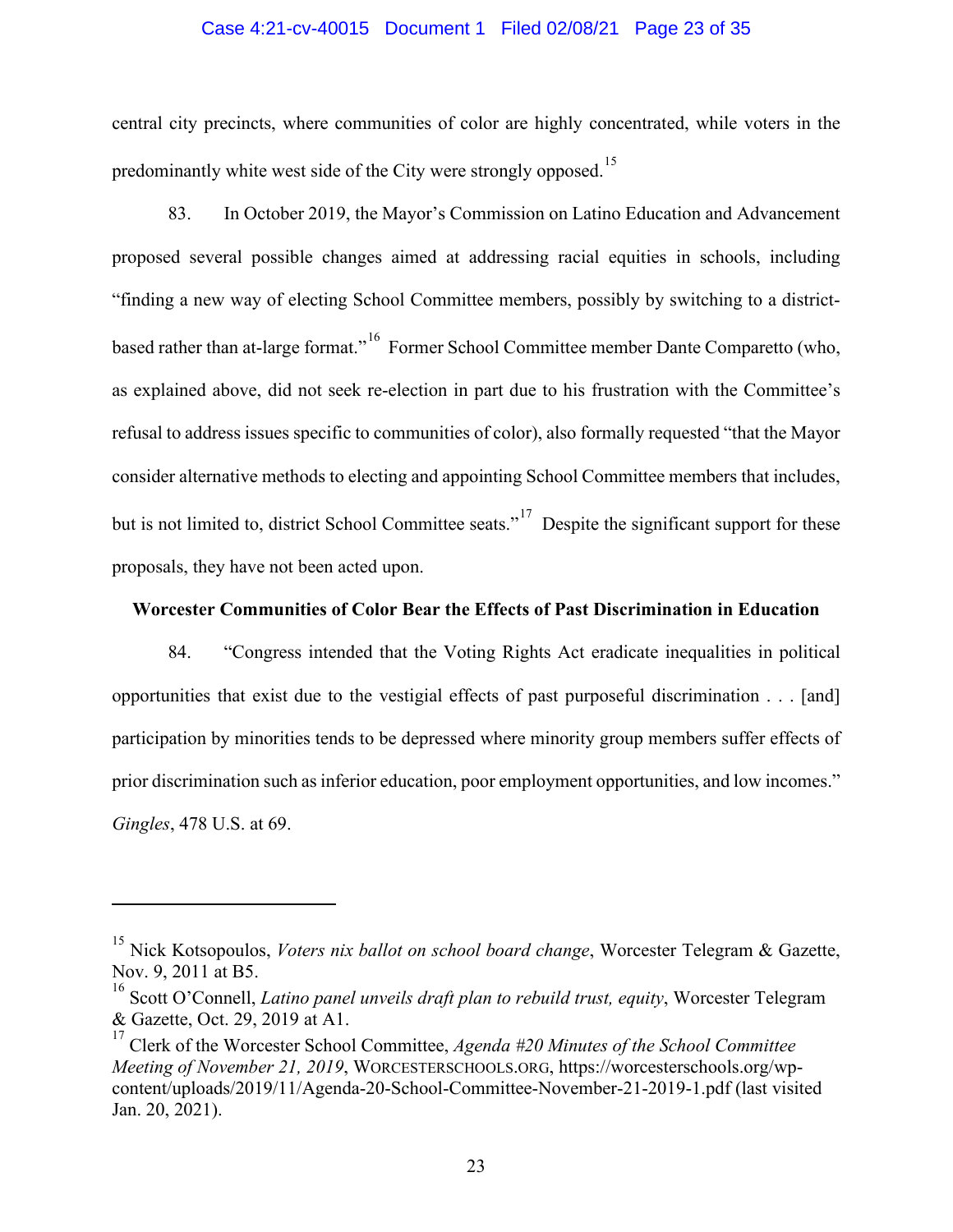## Case 4:21-cv-40015 Document 1 Filed 02/08/21 Page 24 of 35

85. Members of minority communities in Worcester, including the Hispanic/Latino/a and Black communities, bear the effects of past discrimination in education, which hinders their ability to participate effectively in the political process.

86. For example, in 1978, a class action lawsuit was brought against Worcester Public Schools contending that it failed to provide adequate educational services for Hispanic/Latino/a students of limited English proficiency.<sup>18</sup> In 1983, a consent decree was entered, pursuant to which this Court ordered various improvements to the bilingual education program in Worcester Public Schools. These improvements included the development of a comprehensive curriculum for all classes of bilingual education, the provision of textbooks and materials for adequate bilingual teaching, the availability of bilingual counseling and administrative personnel, and certain notifications being made to parents in Spanish.

87. Despite the consent decree, in the 2000s, the United States Department of Justice, Civil Rights Division ("DOJ") raised issues regarding the Worcester School District's failure to comply with its obligations to provide adequate bilingual education in accordance with the Equal Educational Opportunities Act of 1974, 20 U.S.C. § 1701 et seq. ("EEOA"). The Worcester School Committee, in order to avoid litigation, approved a settlement with the DOJ, pursuant to which the Worcester School District agreed to take certain actions to "overcome language barriers that impede equal participation by [English Language Learner] students in its instructional programs." The settlement agreement was executed by the DOJ and the Worcester School District on December 18, 2008.[19](#page-31-0)

<sup>18</sup> *Latin Association for Progress and Action v. Durkin*, Civil Action No. 78-1150K (D. Mass.).

<sup>&</sup>lt;sup>19</sup> Settlement Agreement Between the United States of America and the Worcester, MA Public School, (Dec. 18, 2008), *available at*

https://www.justice.gov/sites/default/files/crt/legacy/2015/07/09/worcesettle.pdf.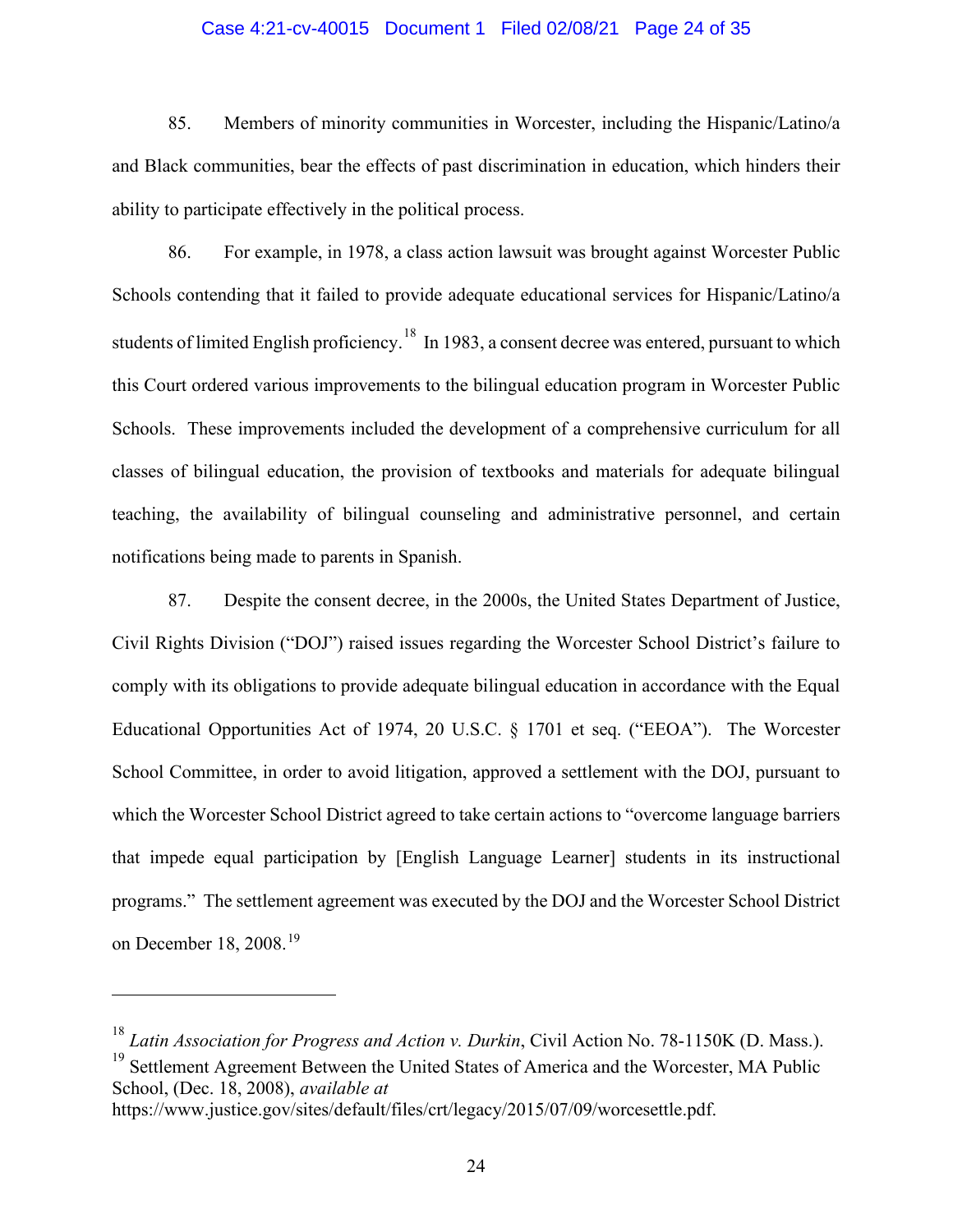#### Case 4:21-cv-40015 Document 1 Filed 02/08/21 Page 25 of 35

88. However, even that extreme action was still not enough to motivate the School Committee to implement necessary bilingual education programs in Worcester Public Schools. Four years after entering the Settlement Agreement, the DOJ continued to find that Worcester Public Schools were not complying with their obligations to provide adequate education to English Language Learners. The parties executed a Supplemental Settlement Agreement on July 10, 2012 pursuant to which Worcester Public Schools agreed to correct the noncompliance. Four years later, Worcester Public Schools' noncompliance persisted and the parties executed a Successor Settlement Agreement on July 11, 2016, with Worcester Public Schools again agreeing to resolve the lingering noncompliance.

89. At present, approximately 30% of Worcester's student population are English Language Learners. However, despite the repeated indication by the DOJ that the Worcester School District had failed to satisfy its obligations under the EEOA, and the Worcester School District's legal commitment to rectify those issues, Worcester Public Schools (governed by the Worcester School Committee) still do not provide adequate bilingual education for its students. For example, Worcester schools still do not provide adequate bilingual student counselors to their students.

90. Compounding the detrimental impact of the City's failure to provide adequate bilingual education on students of color, the Worcester School District has also increased its police presence in local schools. Both Hispanic/Latino/a and Black students have been negatively and disproportionately impacted by the increase in police presence in Worcester Public Schools.

91. Additionally, Hispanic/Latino/a and Black students are more frequently subject to disciplinary measures than their white peers. As both federal and state authorities have noted in examining disproportionate student discipline at the national level, "research suggests that the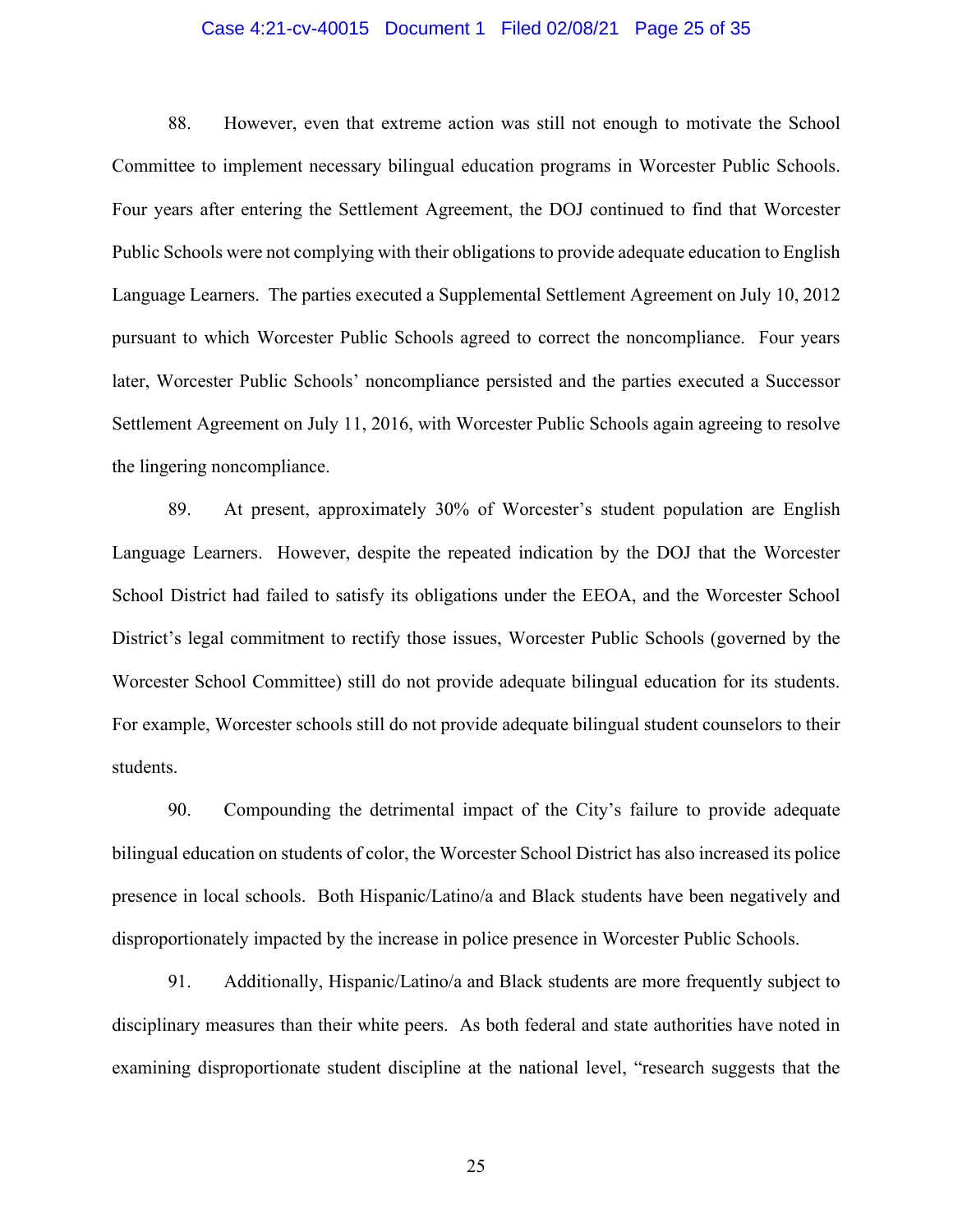#### Case 4:21-cv-40015 Document 1 Filed 02/08/21 Page 26 of 35

substantial racial disparities … are not explained by more frequent or more serious misbehavior by students of color."[20](#page-31-0) Instead, studies have shown that racial bias and racial stereotypes are often the driver of disproportionate discipline rates. $21$ 

92. In Worcester, the disciplinary disparities are staggering. In the 2018-19 school year, Worcester Public Schools reported that more than 75% of students disciplined with in-school suspensions were Hispanic/Latino/a or Black students: 55.7% were Hispanic/Latino/a students and 19.9% were Black students. With respect to out-of-school suspensions, 56.2% were Hispanic/Latino/a students and 19.7% were Black students. Additionally, 31.1% of in-school suspensions and 33.3% of out-of-school suspensions were of English Language Learner students.

93. With respect to emergency removals from Worcester Public Schools, 55.6% of emergency removals in the 2018-19 school year were of Hispanic/Latino/a students, 20.2% were of Black students, and 30.9% were English Language Learner students.

94. Hispanic/Latino/a students are disciplined and receive more severe discipline at *double* the rate of their white peers. Of 11,978 Hispanic/Latino/a students, a total of 1,297 were disciplined during the 2017-2018 school year, according to data from the Massachusetts Department of Elementary and Secondary Education. Of that discipline, 4.1% were in-school suspensions and 7.3% were out-of-school suspensions. Comparatively, of 8,082 white students, 453 were disciplined, with only 2% receiving in-school suspensions and 3.6% receiving out-of-

<sup>20</sup> Mass. Dep't of Elementary and Secondary Educ., *Advisory on Student Discipline under Chapter 222 of the Acts of 2012* (Feb. 28, 2015, updated and reissued Dec. 23, 2016), https://www.doe.mass.edu/lawsregs/advisory/discipline/StudentDiscipline.html, at Section VIII. <sup>21</sup> *See, e.g.*, Jason A. Okonofua & Jennifer Eberhardt, *Two Strikes: Race and the Disciplining of Young Students*, 26 Psychological Science 617 (2015), available at

https://journals.sagepub.com/doi/10.1177/0956797615570365.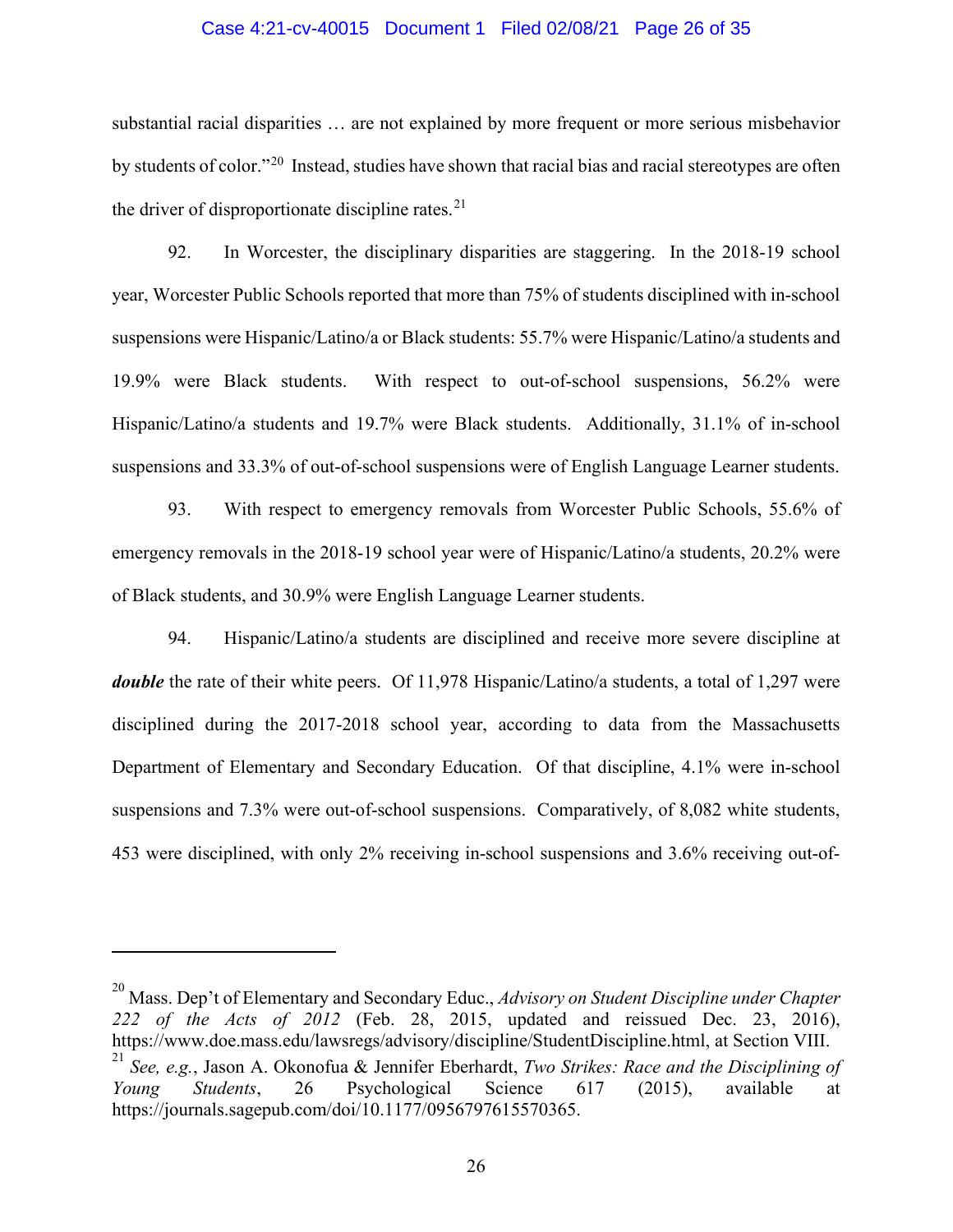## Case 4:21-cv-40015 Document 1 Filed 02/08/21 Page 27 of 35

school suspensions.<sup>[22](#page-31-0)</sup> Again, studies demonstrate that this is the result of racial bias and stereotypes, not the result of more frequent or more serious misbehavior by students of color.

95. Students also frequently report instances of racism in Worcester Public Schools. In April 2019, students rallied outside of Worcester City Hall to raise awareness to the issues caused by systemic racism in the Worcester School District. In a statement, youth organizations made up of Worcester Public School students, the Youth Civics Union, the HOPE Coalition, the Worcester Youth Movement, and the Worcester Youth Cooperative said the district has "failed to address the larger issues of systemic racism that are plaguing our schools." The students voiced their concern that Worcester Public Schools' leadership have a "flawed" perception of a school system free of racism.[23](#page-31-0)

96. When current and former students of Worcester Public Schools created an Instagram account to publicize anonymously reported incidents of racism in the schools, "the submissions started pouring in."<sup>24</sup> Descriptions of racial slurs, disproportionate and targeted discipline, and a racially hostile environment were common.<sup>25</sup> Many recounted their perception

<sup>22</sup> Melissa Hanson, *Race, student discipline and sex ed: Contentious year at Worcester Public Schools puts laser focus on Superintendent Maureen Binienda*, Masslive.com, Jun. 21, 2019.

<sup>23</sup> Melissa Hanson, *'Racism is real;' Worcester Public Schools students rally outside City Hall, call for superintendent's contract to not be extended,* MASSLIVE.COM, (Apr. 16, 2019), https://www.masslive.com/worcester/2019/04/racism-is-real-worcester-public-schools-studentsrally-outside-city-hall-call-for-superintendents-contract-to-not-be-extended.html.

<sup>24</sup> *See* Melissa Hanson, *On Instagram, Worcester Public Schools students are sharing stories about prejudice, inequality; group of recent graduates running the account is demanding policy change*, MASSLIVE.COM, (Aug. 5, 2020), https://www.masslive.com/worcester/2020/08/oninstagram-worcester-public-schools-students-are-sharing-stories-about-prejudice-inequalitygroup-of-recent-graduates-running-the-account-is-demanding-policy-change.html (describing "a tidal wave of trauma").

<sup>25</sup> *See id*; *see also* Racism-free WPS, https://www.instagram.com/racismfreewps/, (last visited Jan. 20, 2021).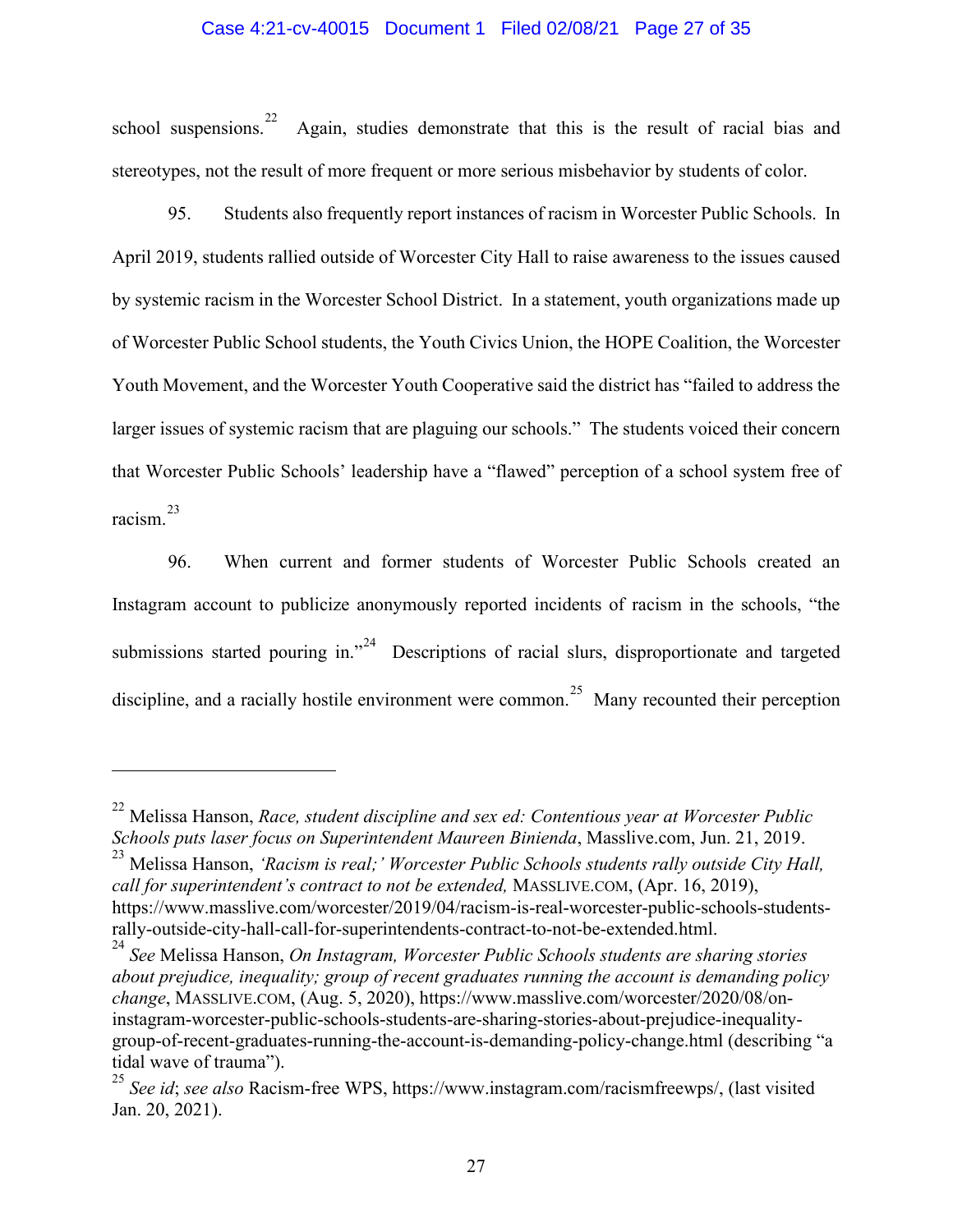#### Case 4:21-cv-40015 Document 1 Filed 02/08/21 Page 28 of 35

of an administration that gave short shrift to issues of discrimination and racism experienced by students, and how this affected their education.<sup>[26](#page-31-0)</sup>

## **Worcester Communities of Color Bear the Effects of Past Discrimination in Employment**

97. Similarly, members of minority communities in Worcester, including Hispanic/Latino/a and Black residents, bear the effects of past discrimination in employment, which hinders their ability to participate effectively in the political process.

98. For example, hiring of employees of color in Worcester Public Schools lags significantly behind those groups' representative proportions in the population as a whole. By contrast, hiring of whites is proportionally significantly higher than the white population in the City. The disproportionate hiring of white employees in Worcester Public Schools is particularly dramatic when juxtaposed with the extremely diverse Worcester student population.

99. As of 2019, Worcester Public Schools consisted of a full-time equivalent of 3,412 employees, which included 2,878 white employees (84.35%), 329 Hispanic employees (9.64%), and 122 Black employees  $(3.58\%)$ .<sup>[27](#page-31-0)</sup> These numbers are in stark contrast to Worcester's general population which, as noted above, is approximately 21.3% Hispanic/Latino/a and 12.1% Black. The significant underrepresentation of minority faculty and staff is even more striking in comparison to Worcester's student population, which, as noted above, has even higher percentages of Hispanic/Latino/a (43.1%) and Black (16.9%) students than the city population as a whole.

<sup>26</sup> *Id.*

<sup>27</sup> Melissa Hanson, *'Racism is real;' Worcester Public Schools students rally outside City Hall, call for superintendent's contract to not be extended,* MASSLIVE.COM, (Apr. 16, 2019), https://www.masslive.com/worcester/2019/04/racism-is-real-worcester-public-schools-studentsrally-outside-city-hall-call-for-superintendents-contract-to-not-be-extended.html.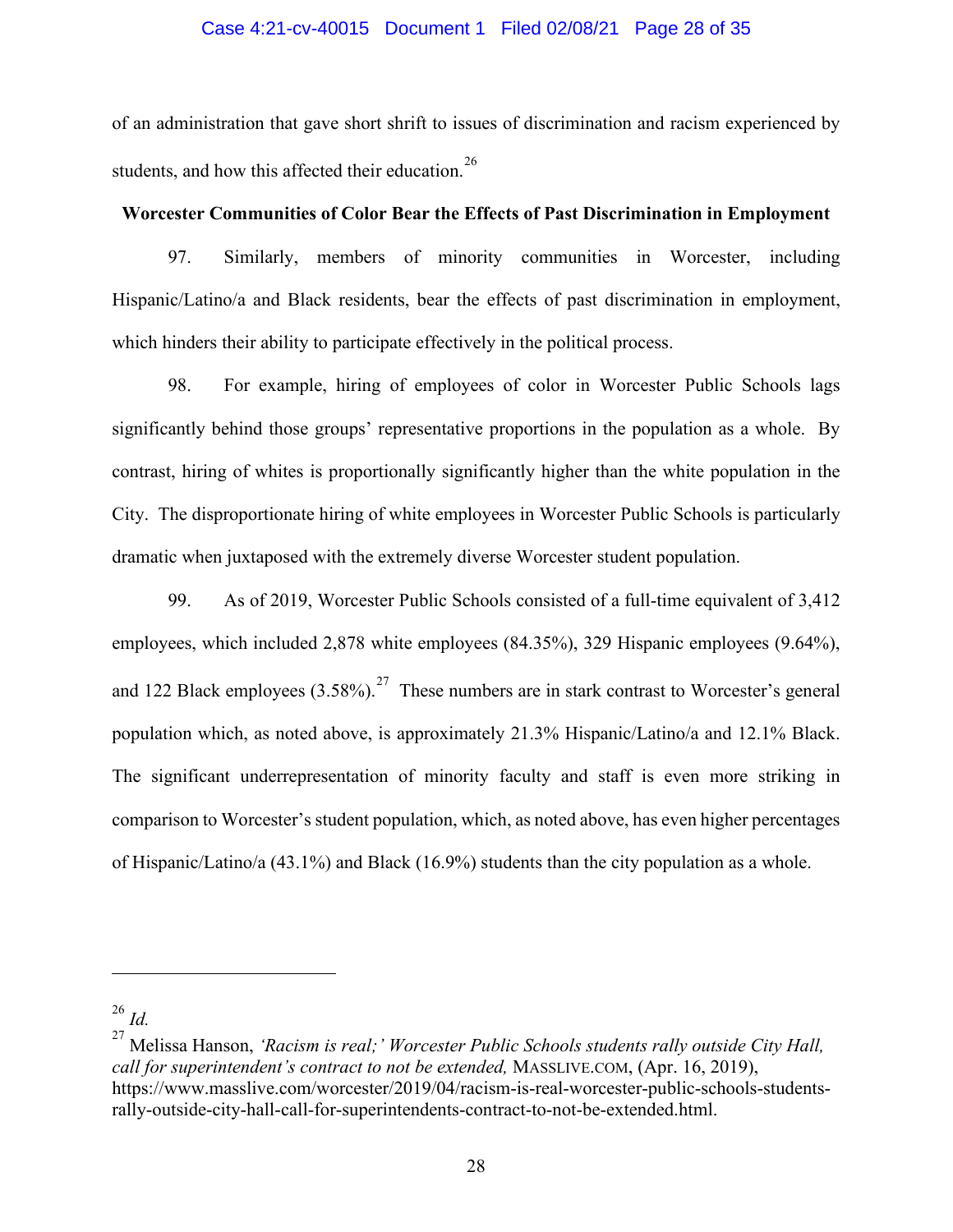#### Case 4:21-cv-40015 Document 1 Filed 02/08/21 Page 29 of 35

100. Worcester is also one of only a handful of Massachusetts municipalities that remains under a federal consent decree governing police hiring, necessitated by the racially discriminatory hiring practices that have historically been implemented. *See NAACP v Beecher*, 295 F. Supp. 3d 26, 28 n.1 (D. Mass. 2018).

# **Elected Officials Are Less Responsive to the Needs of Worcester's Hispanic/Latino/a and Black Communities**

101. The needs of Worcester's minority communities – in particular the Hispanic/Latino/a and Black communities – are often overlooked within the City of Worcester due to their lack of representation on the Worcester School Committee.

102. To cite one of many examples, community groups have repeatedly advocated for reforms to student discipline practices in the Worcester Public Schools, which has one of the highest student discipline rates in the Commonwealth – disproportionately borne by students of color, as explained above. Yet these pleas have generally gone unaddressed and the high levels of suspension and expulsion, as well as increased police presence, continue, disrupting education and perpetuating a highly problematic school-to-prison pipeline.

103. The Coalition for Education Equity, along with several student groups, raised significant concerns to the Worcester School Committee when it was considering renewing the contract of the Superintendent in 2019. They indicated to the Worcester School Committee that the Superintendent, who had been in the position since 2016, has overseen a school department that had continually put Hispanic/Latino/a and Black students at a disadvantage compared to their white peers, and wielded a heavy-handed approach to dispensing discipline in schools in general. However, the School Committee renewed the Superintendent's contract for an additional three years in May 2019.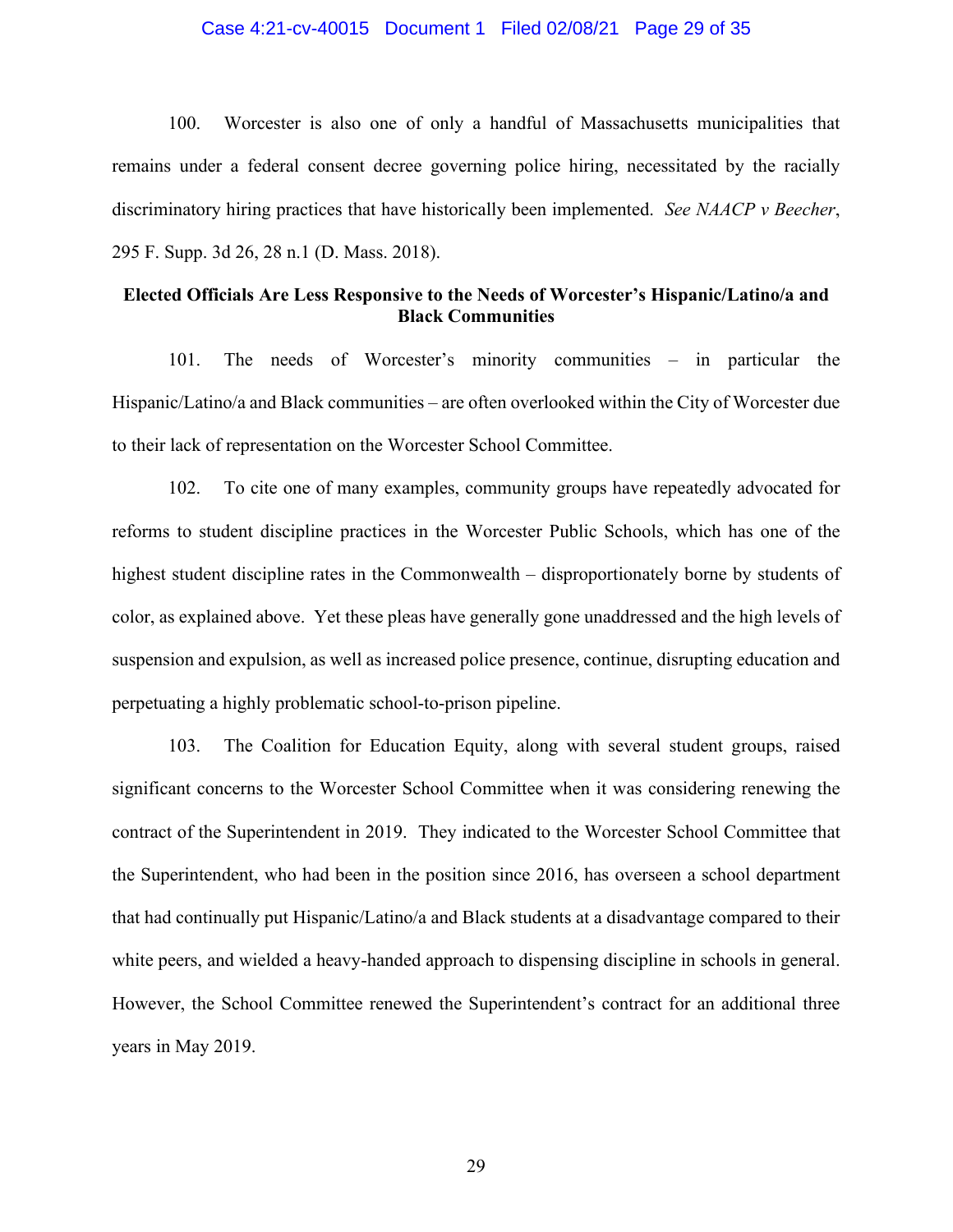#### Case 4:21-cv-40015 Document 1 Filed 02/08/21 Page 30 of 35

104. As another example, the COVID-19 pandemic has presented numerous challenges to Worcester Public Schools that have highlighted and exacerbated the disadvantages facing students of color, who tend to have less access to educational resources than their white peers. A September 2020 study by the Worcester Education Justice Alliance ("WEJA"), which included both a quantitative survey and qualitative interviews of Worcester families, found that Worcester families faced four main challenges caused by the COVID-19 pandemic: household challenges (e.g., scheduling concerns and housing and economic insecurity), communication challenges (e.g., inconsistent and ineffective communication from schools and the district and lack of channels for feedback from parents), mental and emotional well-being concerns (e.g., mental health, safety concerns, fear, and health risks of COVID-19), and remote learning challenges (e.g., technology challenges, unplanned and unorganized curriculum, and lack of support for students with special  $needs$ ).  $28$ 

105. The results of the survey demonstrated that many parents felt that the school district, under the governance of the Worcester School Committee, failed to adequately address these concerns, particularly as they pertained to the more marginalized minority students.

106. Another recent example is that in the fall of 2019, Plaintiff NAACP proposed the creation of a residents' advisory commission for the Worcester School Committee as a way to ensure that the voices and experience of Black and other minority groups were heard in the ongoing

<sup>28</sup> Worcester Education Justice Alliance, *Worcester Parent Research on Remote Learning During the COVID-19 Pandemic* (Sept. 2020), available at https://issuu.com/activistscholar/docs/worcester\_parent\_survey\_draft\_9.28.20.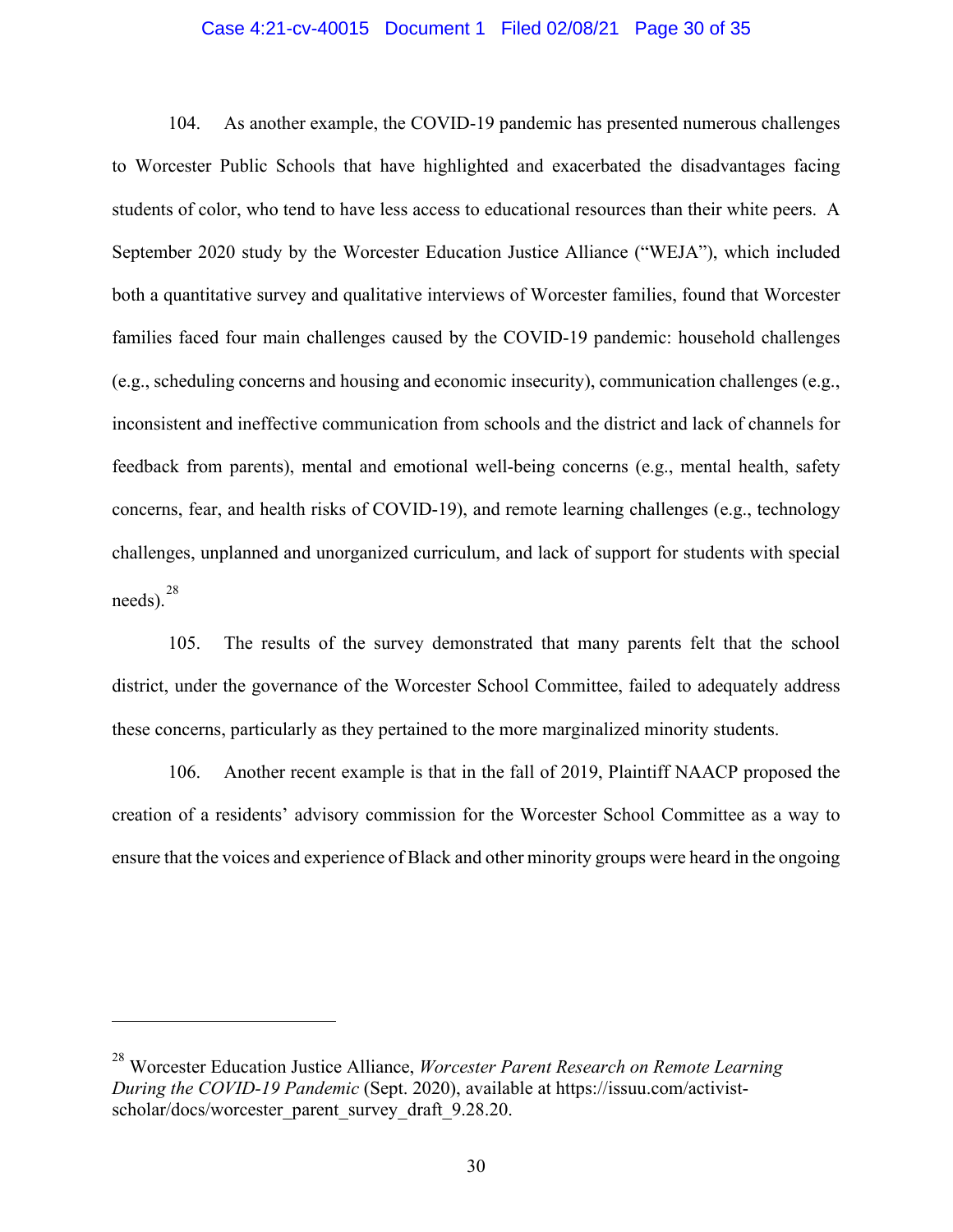debate over the direction of schools.<sup>29</sup> However, again, this request was unheeded and no such commission has been implemented.

# **The Policy Underlying Worcester's Use of an All At-Large Plurality School Committee Election System is Tenuous**

107. The policy underlying Worcester's at-large plurality voting system both is tenuous and, as implemented, entrenches majority voting power and excludes minorities from the political process. No other large city in the Commonwealth (>100,000 residents) utilizes a School Committee election system in which all members are elected by an at-large plurality. This is for good reason.

108. As explained above, the historical, socio-economic, and other conditions which prevail in Worcester have hindered the ability of residents of color to fully participate in the political process. Hispanic/Latino/a and Black voters have attempted to overcome these challenges to elect candidates of their choice, but the entirely at-large plurality election system currently in place precludes their success.

109. Maintaining this ineffective system serves only to perpetuate the discrimination that has plagued the Hispanic/Latino/a and Black communities of Worcester historically. As a result, it violates federal law. There is simply no legal basis or legitimate reason to continue to use a system that has continually resulted in a Worcester School Committee that does not come anywhere close to representing or reflecting the diversity of Worcester Public School students or the City as a whole.

<sup>29</sup> Scott O'Connell, *Residents' advisory commission floated for School committee: Group would seek, report on data from school department*, Worcester Telegram & Gazette, Oct. 9, 2019 at B1.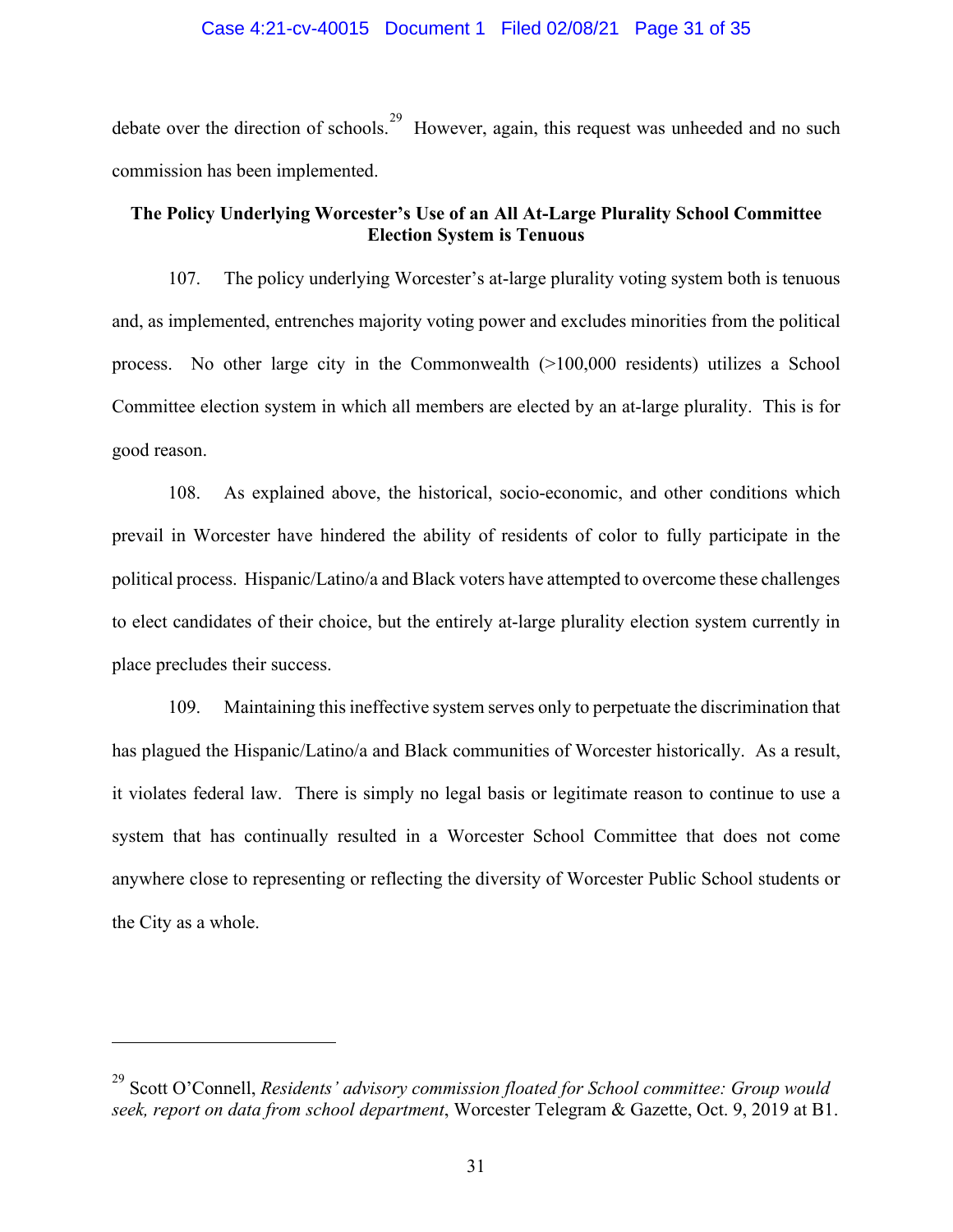## Case 4:21-cv-40015 Document 1 Filed 02/08/21 Page 32 of 35

110. As Congress observed when passing the VRA, quoting the Supreme Court, "there is more to the right to vote than the right to mark a piece of paper and drop it in a box or the right to pull a lever in a voting booth. The right to vote includes the right to have the ballot counted…. [I]t also includes the right to have the vote counted at full value without dilution or discount…. [T]hat federally protected right suffers substantial dilution … [where a] favored group has full voting strength ... [and] the groups not in favor have their votes discounted."<sup>[30](#page-31-0)</sup> The votes of Hispanic/Latino/a and Black voters in the City of Worcester are simply not counted with the full value that federal legislation requires.

# **COUNT I**

#### **Violation of Section 2 of the Voting Rights Act of 1965**

111. Plaintiffs repeat and incorporate herein the allegations set forth in the preceding paragraphs as if fully set forth herein.

112. As explained above, Defendants' actions and inactions in creating and maintaining the at-large plurality Worcester School Committee election system deny Hispanic/Latino/a and Black voters an equal opportunity to elect representatives of their choice and discriminate against Hispanic/Latino/a and Black voters by diluting the weight of their votes in violation of Section 2 of the Voting Rights Act, 52 U.S.C. § 10301.

113. Unless enjoined by order of this Court, Defendants will continue to act in violation of Section 2 of the Voting Rights Act by administering, implementing, and conducting future elections for the Worcester School Committee using an unlawful at-large electoral system.

<span id="page-31-0"></span><sup>30</sup> Senate Report at \*20 (citing *Reynolds v. Sims*, 377 U.S. 533, 555 n. 29 (1964))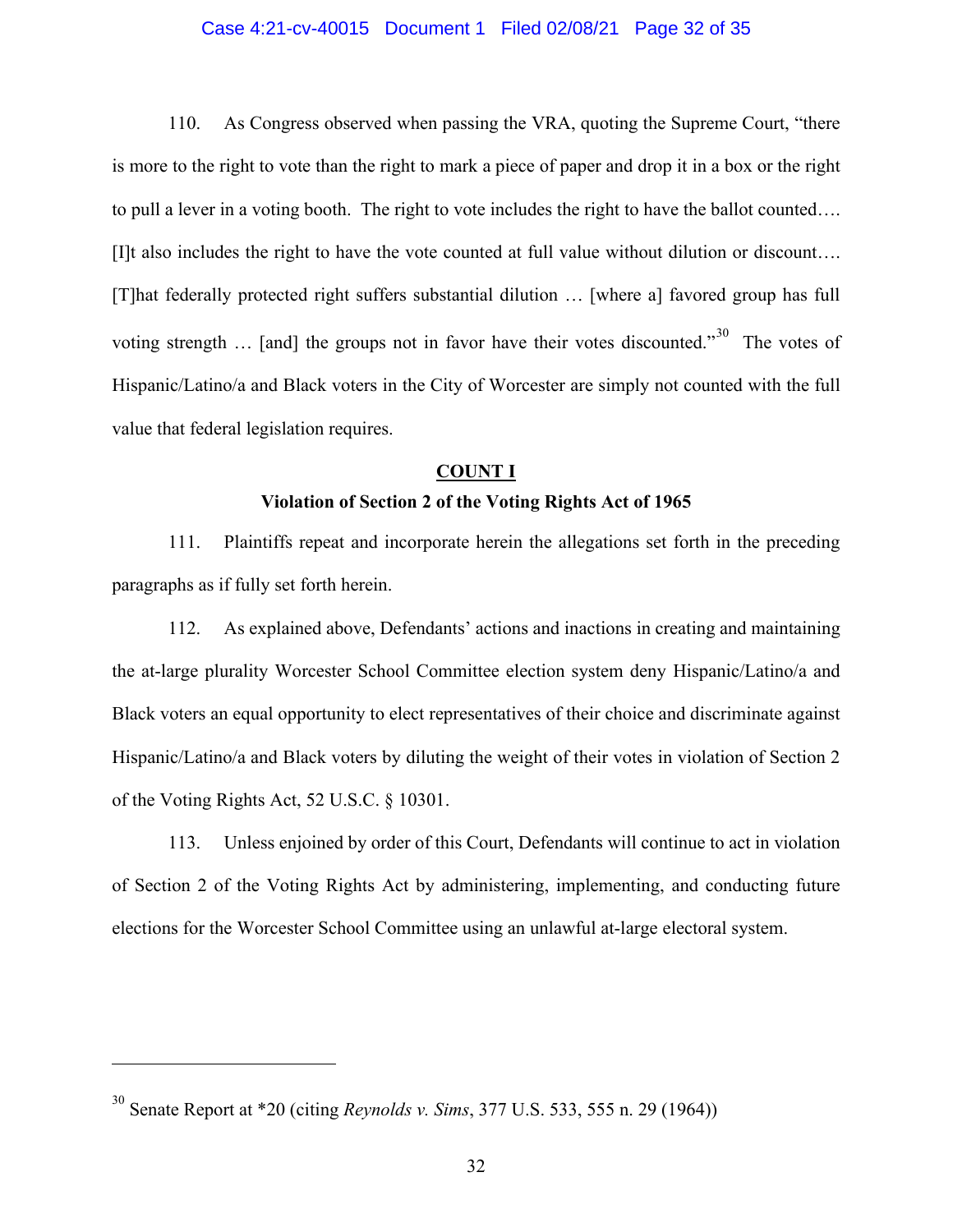## **COUNT II**

# **Violation of the Equal Protection Clause of the Fourteenth Amendment**

114. Plaintiffs repeat and incorporate herein the allegations set forth in the preceding paragraphs as if fully set forth herein.

115. Defendants' actions and deliberate inactions in creating and maintaining the atlarge plurality Worcester School Committee election system deny Hispanic/Latino/a and Black voters an equal opportunity to elect representatives of their choice and intentionally discriminate against Hispanic/Latino/a and Black voters by diluting the weight of their votes in violation of the Equal Protection Clause of the Fourteenth Amendment to the U.S. Constitution.

116. This has deprived Plaintiffs and other Hispanic/Latino/a and Black voters of their rights to participate in the electoral process on an equal basis with white voters.

# **COUNT III**

# **Violation of Fifteenth Amendment**

117. Plaintiffs repeat and incorporate herein the allegations set forth in the preceding paragraphs as if fully set forth herein.

118. Worcester's at-large voting system for School Committee elections utilizes a discriminatory winner-take-all voting method and, accordingly, unlawfully deprives and abridges the individual Plaintiffs' and other Hispanic/Latino/a and Black voters' right to vote as guaranteed under the Fifteenth Amendment of the U.S. Constitution.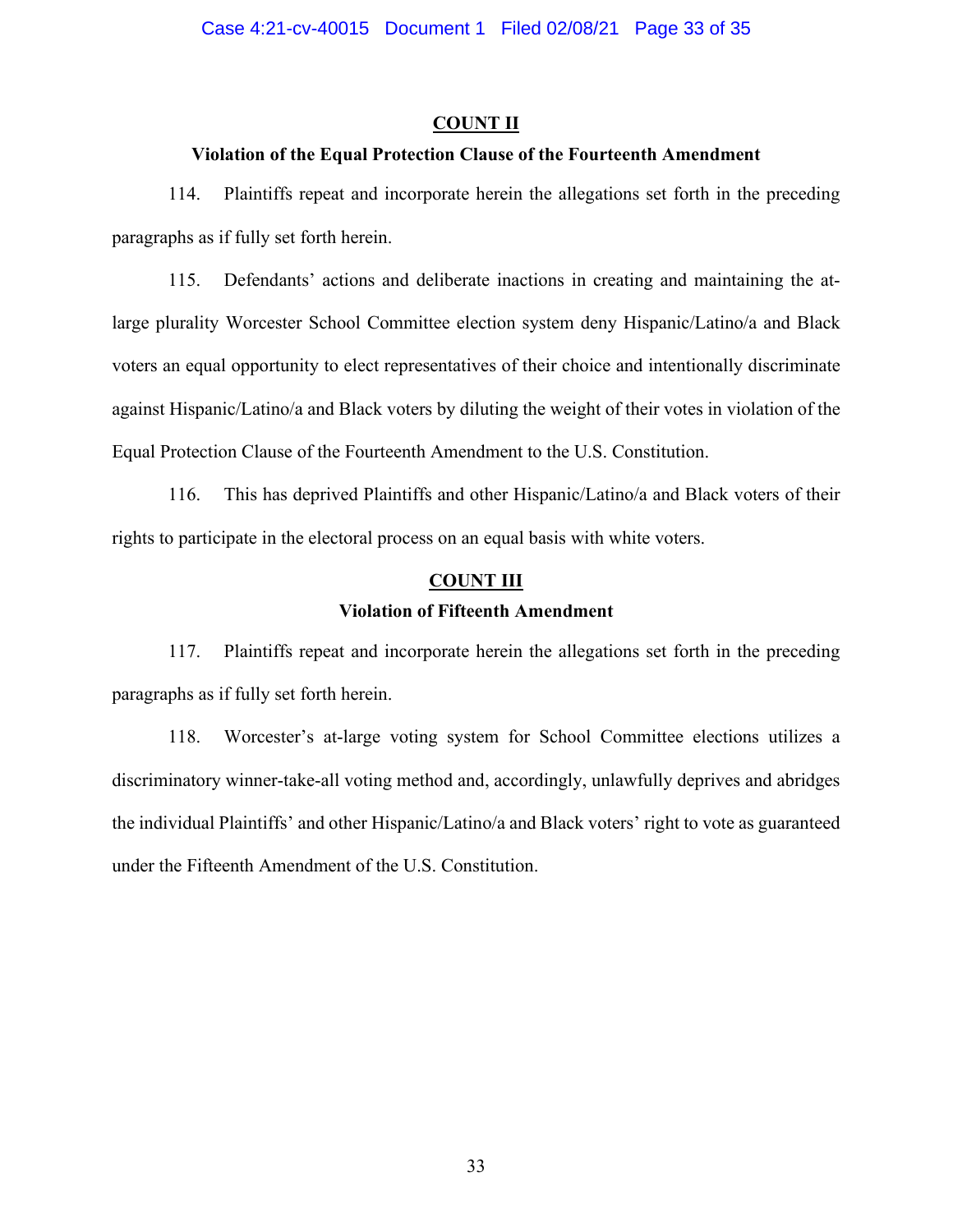#### **PRAYER FOR RELIEF**

WHEREFORE, Plaintiffs respectfully pray for relief from this Court as follows:

a. Declare that the use of an at-large plurality system to elect the Worcester School Committee violates Section 2 of the Voting Rights Act, the Fourteenth Amendment to the United States Constitution, and/or the Fifteenth Amendment to the United States Constitution;

b. Order preliminary and permanent injunctive relief enjoining Defendants, their agents and successors in office, and all persons acting in concert with, or as an agent of, any Defendants in this action, from administering, implementing, or conducting any future elections in Worcester, Massachusetts under the at-large plurality method of election employed for election of the members of the Worcester School Committee;

c. Order the implementation of a new method of election and districting plan for the Worcester School Committee that complies with Section 2 of the Voting Rights Act, 52 U.S.C. § 10301, the Fourteenth Amendment to the United States Constitution, and the Fifteenth Amendment to the United States Constitution;

d. Award Plaintiffs their reasonable attorneys' fees, pursuant to statute, and the costs and disbursements of maintaining this action, such as expert fees;

e. Retain jurisdiction to render any and all further orders that this Court may deem appropriate; and

f. Order such other relief that the Court deems just and reasonable.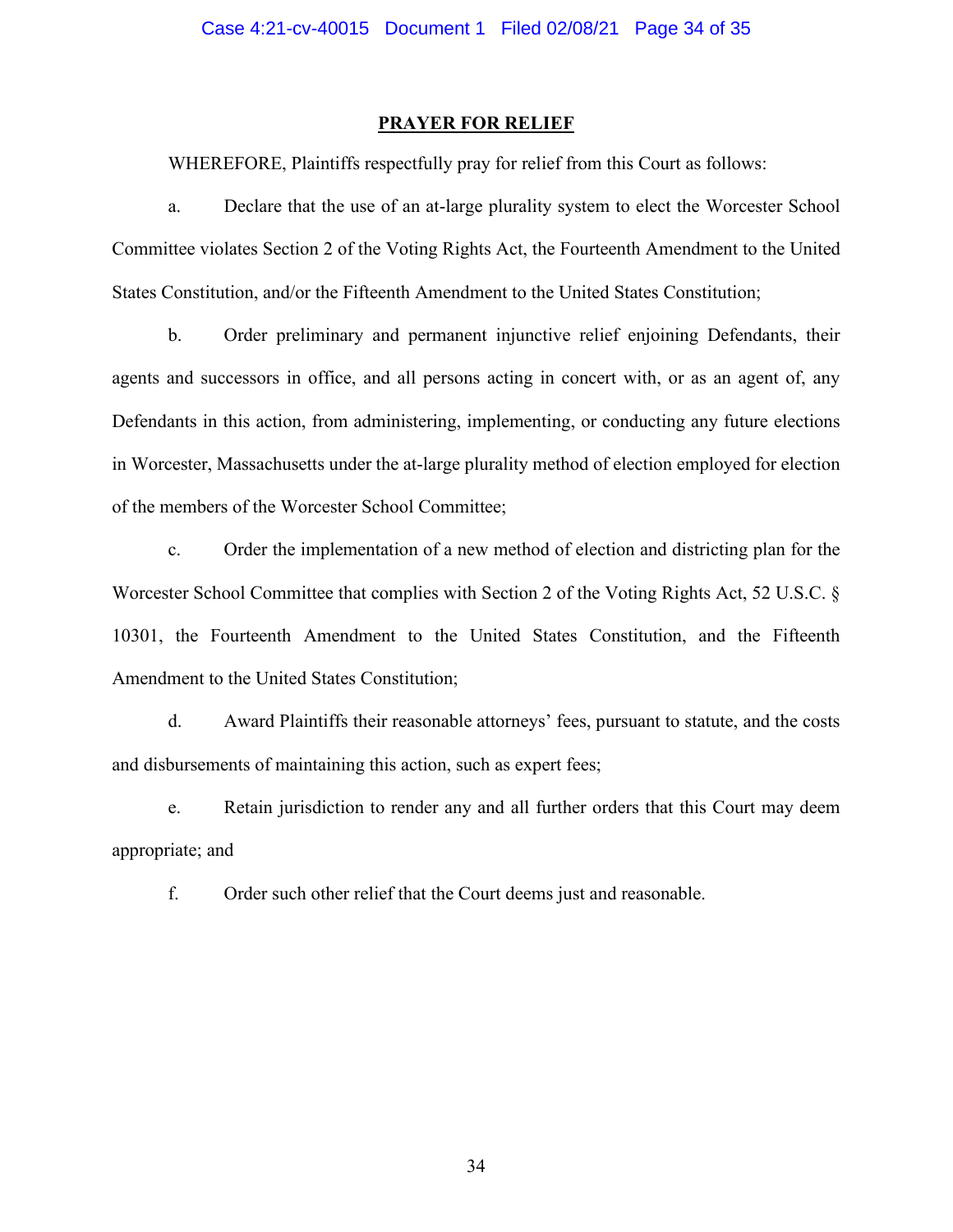Dated: February 8, 2021 Respectfully submitted,

WORCESTER INTERFAITH, INC.; NATIONAL ASSOCIATION FOR THE ADVANCEMENT OF COLORED PEOPLE, INC., WORCESTER BRANCH; CASSANDRA BENSAHIH; JAMES BERRY; MARITZA CRUZ; HOLLI HILL; JESSENIA KOLACO; NELLY MEDINA; RUTH RODRIGUEZ-FAY; and DELIA VEGA

By their attorneys,

*/s/ Rebecca M. Lecaroz* \_\_\_\_\_\_\_\_\_\_\_\_\_\_\_\_\_\_

Rebecca M. Lecaroz (BBO # 666860) Wayne F. Dennison (BBO # 558879) Brian M. Alosco (BBO # 693899) BROWN RUDNICK LLP One Financial Center Boston, MA 02111 Telephone: (617) 856-8200 Fax: (617) 856-8201 rlecaroz@brownrudnick.com wdennison@brownrudnick.com balosco@brownrudnick.com

Oren M. Sellstrom (BBO # 569045) LAWYERS FOR CIVIL RIGHTS 61 Batterymarch Street, Fifth Floor Boston, MA 02110 Telephone: (617) 988-0608 Fax: (617) 482-4392 osellstrom@lawyersforcivilrights.org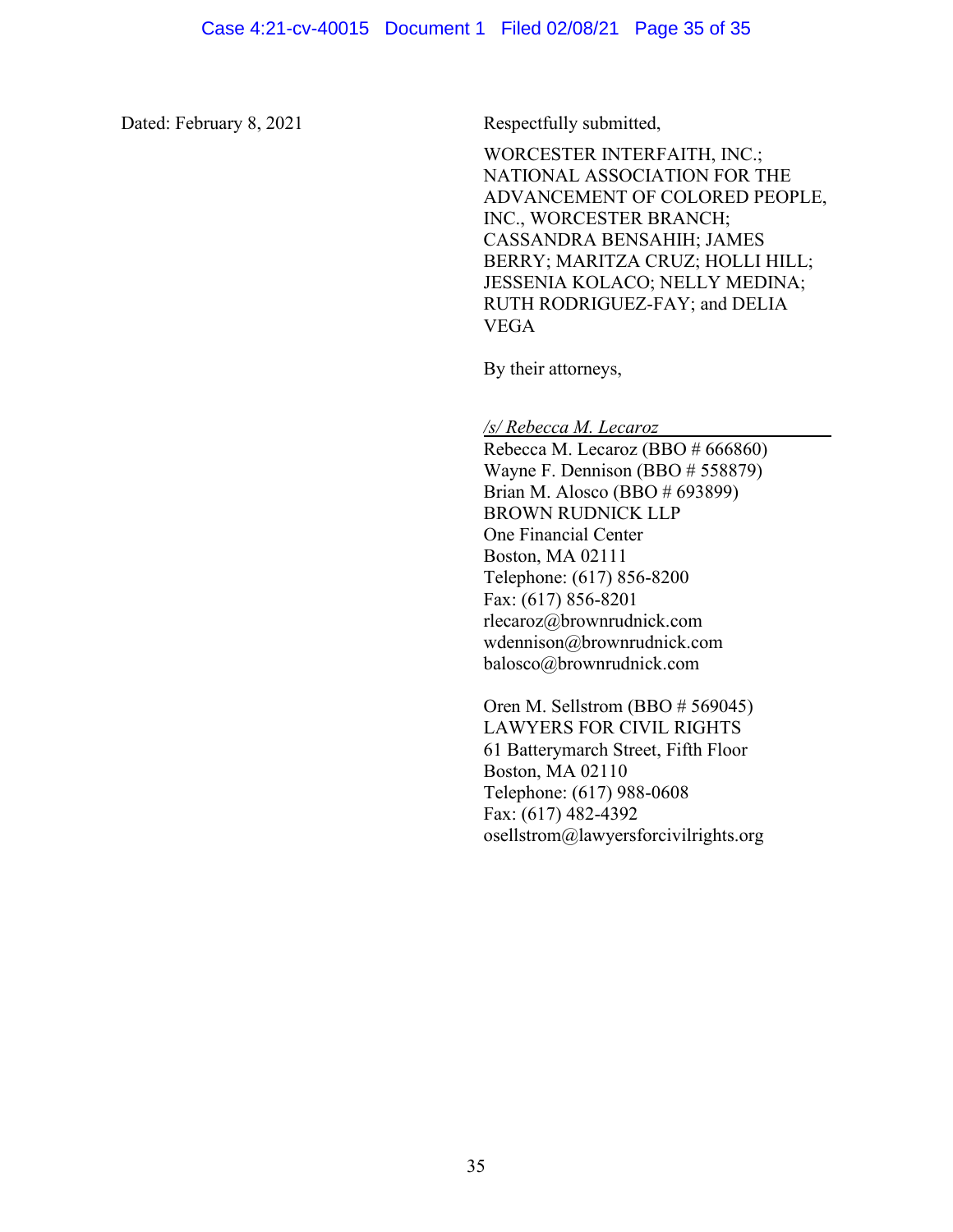# $\frac{1}{15}$   $\frac{1}{44}$  (Rev. 10/20) Case 4:21-cv-400 $\frac{1}{2}$   $\frac{1}{2}$   $\frac{1}{2}$   $\frac{1}{2}$   $\frac{1}{2}$   $\frac{1}{2}$   $\frac{1}{2}$   $\frac{1}{2}$   $\frac{1}{2}$   $\frac{1}{2}$   $\frac{1}{2}$   $\frac{1}{2}$   $\frac{1}{2}$   $\frac{1}{2}$   $\frac{1}{2}$   $\frac{1}{2}$   $\frac{1}{2}$

| The JS 44 civil cover sheet and the information contained herein neither replace nor supplement the filing and service of pleadings or other papers as required by law, except as<br>provided by local rules of court. This form, approved by the Judicial Conference of the United States in September 1974, is required for the use of the Clerk of Court for the                                                                                                                                                                                                                                       |                                                                                                                                                                                                                                                                                                                                                                                                                                                                                                                                                                     |                                                                                                                                                                                                                                                                                                                                                                                                                                                                                                                                                                                                                                                                                    |                              |                                                                                                                                                                                                                                                                                                                                                                                                                                  |                                                                                              |                                                                                                                                                                                                                                                                                                                                                                                                                                                               |                                                                                                                                                                                                                                                                                                                                                                                                                                                                                                                                                                                                                                                                                                 |  |
|-----------------------------------------------------------------------------------------------------------------------------------------------------------------------------------------------------------------------------------------------------------------------------------------------------------------------------------------------------------------------------------------------------------------------------------------------------------------------------------------------------------------------------------------------------------------------------------------------------------|---------------------------------------------------------------------------------------------------------------------------------------------------------------------------------------------------------------------------------------------------------------------------------------------------------------------------------------------------------------------------------------------------------------------------------------------------------------------------------------------------------------------------------------------------------------------|------------------------------------------------------------------------------------------------------------------------------------------------------------------------------------------------------------------------------------------------------------------------------------------------------------------------------------------------------------------------------------------------------------------------------------------------------------------------------------------------------------------------------------------------------------------------------------------------------------------------------------------------------------------------------------|------------------------------|----------------------------------------------------------------------------------------------------------------------------------------------------------------------------------------------------------------------------------------------------------------------------------------------------------------------------------------------------------------------------------------------------------------------------------|----------------------------------------------------------------------------------------------|---------------------------------------------------------------------------------------------------------------------------------------------------------------------------------------------------------------------------------------------------------------------------------------------------------------------------------------------------------------------------------------------------------------------------------------------------------------|-------------------------------------------------------------------------------------------------------------------------------------------------------------------------------------------------------------------------------------------------------------------------------------------------------------------------------------------------------------------------------------------------------------------------------------------------------------------------------------------------------------------------------------------------------------------------------------------------------------------------------------------------------------------------------------------------|--|
| purpose of initiating the civil docket sheet. (SEE INSTRUCTIONS ON NEXT PAGE OF THIS FORM.)<br>I. (a) PLAINTIFFS<br>Worcester Interfaith, et al. (see attachment)<br>(b)<br>County of Residence of First Listed Plaintiff<br>Worcester<br>(EXCEPT IN U.S. PLAINTIFF CASES)                                                                                                                                                                                                                                                                                                                                |                                                                                                                                                                                                                                                                                                                                                                                                                                                                                                                                                                     |                                                                                                                                                                                                                                                                                                                                                                                                                                                                                                                                                                                                                                                                                    |                              | <b>DEFENDANTS</b>                                                                                                                                                                                                                                                                                                                                                                                                                |                                                                                              |                                                                                                                                                                                                                                                                                                                                                                                                                                                               |                                                                                                                                                                                                                                                                                                                                                                                                                                                                                                                                                                                                                                                                                                 |  |
|                                                                                                                                                                                                                                                                                                                                                                                                                                                                                                                                                                                                           |                                                                                                                                                                                                                                                                                                                                                                                                                                                                                                                                                                     |                                                                                                                                                                                                                                                                                                                                                                                                                                                                                                                                                                                                                                                                                    |                              | City of Worcester, Massachusetts, et al. (see attachment)<br>County of Residence of First Listed Defendant<br>(IN U.S. PLAINTIFF CASES ONLY)                                                                                                                                                                                                                                                                                     |                                                                                              |                                                                                                                                                                                                                                                                                                                                                                                                                                                               |                                                                                                                                                                                                                                                                                                                                                                                                                                                                                                                                                                                                                                                                                                 |  |
|                                                                                                                                                                                                                                                                                                                                                                                                                                                                                                                                                                                                           |                                                                                                                                                                                                                                                                                                                                                                                                                                                                                                                                                                     |                                                                                                                                                                                                                                                                                                                                                                                                                                                                                                                                                                                                                                                                                    |                              |                                                                                                                                                                                                                                                                                                                                                                                                                                  |                                                                                              |                                                                                                                                                                                                                                                                                                                                                                                                                                                               |                                                                                                                                                                                                                                                                                                                                                                                                                                                                                                                                                                                                                                                                                                 |  |
| (c)<br>$(617)$ 856-8200                                                                                                                                                                                                                                                                                                                                                                                                                                                                                                                                                                                   | Attorneys (Firm Name, Address, and Telephone Number)<br>Brown Rudnick LLP, Attn: Rebecca MacDowell Lecaroz<br>One Financial Center, 18th Floor, Boston, MA 02111                                                                                                                                                                                                                                                                                                                                                                                                    |                                                                                                                                                                                                                                                                                                                                                                                                                                                                                                                                                                                                                                                                                    |                              | Attorneys (If Known)                                                                                                                                                                                                                                                                                                                                                                                                             |                                                                                              |                                                                                                                                                                                                                                                                                                                                                                                                                                                               |                                                                                                                                                                                                                                                                                                                                                                                                                                                                                                                                                                                                                                                                                                 |  |
| <b>II. BASIS OF JURISDICTION</b> (Place an "X" in One Box Only)                                                                                                                                                                                                                                                                                                                                                                                                                                                                                                                                           |                                                                                                                                                                                                                                                                                                                                                                                                                                                                                                                                                                     |                                                                                                                                                                                                                                                                                                                                                                                                                                                                                                                                                                                                                                                                                    |                              |                                                                                                                                                                                                                                                                                                                                                                                                                                  |                                                                                              |                                                                                                                                                                                                                                                                                                                                                                                                                                                               | <b>III. CITIZENSHIP OF PRINCIPAL PARTIES</b> (Place an "X" in One Box for Plaintiff                                                                                                                                                                                                                                                                                                                                                                                                                                                                                                                                                                                                             |  |
| U.S. Government<br>$\vert$ 1<br>Plaintiff                                                                                                                                                                                                                                                                                                                                                                                                                                                                                                                                                                 | $ \mathbf{X} $ 3 Federal Question<br>(U.S. Government Not a Party)                                                                                                                                                                                                                                                                                                                                                                                                                                                                                                  |                                                                                                                                                                                                                                                                                                                                                                                                                                                                                                                                                                                                                                                                                    |                              | (For Diversity Cases Only)<br>Citizen of This State                                                                                                                                                                                                                                                                                                                                                                              | <b>DEF</b><br><b>PTF</b><br>$\vert$ 1<br>-1                                                  | Incorporated or Principal Place<br>of Business In This State                                                                                                                                                                                                                                                                                                                                                                                                  | and One Box for Defendant)<br>PTF<br>DEF<br> 4                                                                                                                                                                                                                                                                                                                                                                                                                                                                                                                                                                                                                                                  |  |
| U.S. Government<br>$\vert$ 2<br>Defendant                                                                                                                                                                                                                                                                                                                                                                                                                                                                                                                                                                 | Diversity<br>4<br>(Indicate Citizenship of Parties in Item III)                                                                                                                                                                                                                                                                                                                                                                                                                                                                                                     |                                                                                                                                                                                                                                                                                                                                                                                                                                                                                                                                                                                                                                                                                    |                              | Citizen of Another State                                                                                                                                                                                                                                                                                                                                                                                                         | $\vert$   2<br>2                                                                             | Incorporated and Principal Place<br>of Business In Another State                                                                                                                                                                                                                                                                                                                                                                                              | 5<br>$\vert 5 \vert$                                                                                                                                                                                                                                                                                                                                                                                                                                                                                                                                                                                                                                                                            |  |
|                                                                                                                                                                                                                                                                                                                                                                                                                                                                                                                                                                                                           |                                                                                                                                                                                                                                                                                                                                                                                                                                                                                                                                                                     |                                                                                                                                                                                                                                                                                                                                                                                                                                                                                                                                                                                                                                                                                    |                              | Citizen or Subject of a<br>Foreign Country                                                                                                                                                                                                                                                                                                                                                                                       | 3<br>$ $   3                                                                                 | Foreign Nation                                                                                                                                                                                                                                                                                                                                                                                                                                                | 6<br> 6                                                                                                                                                                                                                                                                                                                                                                                                                                                                                                                                                                                                                                                                                         |  |
| <b>IV. NATURE OF SUIT</b> (Place an "X" in One Box Only)                                                                                                                                                                                                                                                                                                                                                                                                                                                                                                                                                  |                                                                                                                                                                                                                                                                                                                                                                                                                                                                                                                                                                     |                                                                                                                                                                                                                                                                                                                                                                                                                                                                                                                                                                                                                                                                                    |                              |                                                                                                                                                                                                                                                                                                                                                                                                                                  |                                                                                              |                                                                                                                                                                                                                                                                                                                                                                                                                                                               | Click here for: Nature of Suit Code Descriptions.                                                                                                                                                                                                                                                                                                                                                                                                                                                                                                                                                                                                                                               |  |
| <b>CONTRACT</b><br>110 Insurance<br>120 Marine<br>130 Miller Act<br>140 Negotiable Instrument<br>150 Recovery of Overpayment<br>& Enforcement of Judgment<br>151 Medicare Act<br>152 Recovery of Defaulted<br><b>Student Loans</b><br>(Excludes Veterans)<br>153 Recovery of Overpayment<br>of Veteran's Benefits<br>160 Stockholders' Suits<br>190 Other Contract<br>195 Contract Product Liability<br>196 Franchise<br><b>REAL PROPERTY</b><br>210 Land Condemnation<br>220 Foreclosure<br>230 Rent Lease & Ejectment<br>240 Torts to Land<br>245 Tort Product Liability<br>290 All Other Real Property | PERSONAL INJURY<br>310 Airplane<br>315 Airplane Product<br>Liability<br>320 Assault, Libel &<br>Slander<br>330 Federal Employers'<br>Liability<br>340 Marine<br>345 Marine Product<br>Liability<br>350 Motor Vehicle<br>355 Motor Vehicle<br>Product Liability<br>360 Other Personal<br>Injury<br>362 Personal Injury -<br>Medical Malpractice<br><b>CIVIL RIGHTS</b><br>440 Other Civil Rights<br>441 Voting<br>442 Employment<br>443 Housing/<br>Accommodations<br>445 Amer. w/Disabilities<br>Employment<br>446 Amer. w/Disabilities -<br>Other<br>448 Education | <b>TORTS</b><br>PERSONAL INJURY<br>$\vert$ 365 Personal Injury -<br>Product Liability<br>$\vert$ 367 Health Care/<br>Pharmaceutical<br>Personal Injury<br>Product Liability<br>368 Asbestos Personal<br><b>Injury Product</b><br>Liability<br>PERSONAL PROPERTY<br>370 Other Fraud<br>371 Truth in Lending<br>380 Other Personal<br><b>Property Damage</b><br>385 Property Damage<br>Product Liability<br><b>PRISONER PETITIONS</b><br><b>Habeas Corpus:</b><br>463 Alien Detainee<br>510 Motions to Vacate<br>Sentence<br>530 General<br>535 Death Penalty<br>Other:<br>540 Mandamus & Other<br>550 Civil Rights<br>555 Prison Condition<br>560 Civil Detainee -<br>Conditions of |                              | <b>FORFEITURE/PENALTY</b><br>625 Drug Related Seizure<br>of Property 21 USC 881<br>690 Other<br><b>LABOR</b><br>710 Fair Labor Standards<br>Act<br>720 Labor/Management<br>Relations<br>740 Railway Labor Act<br>751 Family and Medical<br>Leave Act<br>790 Other Labor Litigation<br>791 Employee Retirement<br>Income Security Act<br><b>IMMIGRATION</b><br>462 Naturalization Application<br>465 Other Immigration<br>Actions | 820 Copyrights<br>830 Patent<br>840 Trademark                                                | <b>BANKRUPTCY</b><br>422 Appeal 28 USC 158<br>423 Withdrawal<br>28 USC 157<br><b>PROPERTY RIGHTS</b><br>835 Patent - Abbreviated<br>New Drug Application<br>880 Defend Trade Secrets<br>Act of 2016<br><b>SOCIAL SECURITY</b><br>861 HIA (1395ff)<br>862 Black Lung (923)<br>863 DIWC/DIWW (405(g))<br>864 SSID Title XVI<br>865 RSI (405(g))<br><b>FEDERAL TAX SUITS</b><br>870 Taxes (U.S. Plaintiff<br>or Defendant)<br>871 IRS-Third Party<br>26 USC 7609 | <b>OTHER STATUTES</b><br>375 False Claims Act<br>376 Qui Tam (31 USC<br>3729(a)<br>400 State Reapportionment<br>410 Antitrust<br>430 Banks and Banking<br>450 Commerce<br>460 Deportation<br>470 Racketeer Influenced and<br>Corrupt Organizations<br>480 Consumer Credit<br>$(15$ USC 1681 or 1692)<br>485 Telephone Consumer<br>Protection Act<br>490 Cable/Sat TV<br>850 Securities/Commodities/<br>Exchange<br>890 Other Statutory Actions<br>891 Agricultural Acts<br>893 Environmental Matters<br>895 Freedom of Information<br>Act<br>896 Arbitration<br>899 Administrative Procedure<br>Act/Review or Appeal of<br>Agency Decision<br>950 Constitutionality of<br><b>State Statutes</b> |  |
| V. ORIGIN (Place an "X" in One Box Only)<br>Original<br>$\sqrt{2}$<br>Proceeding                                                                                                                                                                                                                                                                                                                                                                                                                                                                                                                          | 12 Removed from<br>3<br><b>State Court</b>                                                                                                                                                                                                                                                                                                                                                                                                                                                                                                                          | Confinement<br>Remanded from<br>Appellate Court                                                                                                                                                                                                                                                                                                                                                                                                                                                                                                                                                                                                                                    | 74 Reinstated or<br>Reopened | (specify)                                                                                                                                                                                                                                                                                                                                                                                                                        | 5 Transferred from<br>Another District                                                       | 6 Multidistrict<br>Litigation -<br>Transfer                                                                                                                                                                                                                                                                                                                                                                                                                   | 8 Multidistrict<br>Litigation -<br>Direct File                                                                                                                                                                                                                                                                                                                                                                                                                                                                                                                                                                                                                                                  |  |
| VI. CAUSE OF ACTION                                                                                                                                                                                                                                                                                                                                                                                                                                                                                                                                                                                       | 52 U.S.C. § 10301<br>Brief description of cause:                                                                                                                                                                                                                                                                                                                                                                                                                                                                                                                    | Cite the U.S. Civil Statute under which you are filing (Do not cite jurisdictional statutes unless diversity):<br>Violation of Section 2 of the Voting Rights Act of 1965                                                                                                                                                                                                                                                                                                                                                                                                                                                                                                          |                              |                                                                                                                                                                                                                                                                                                                                                                                                                                  |                                                                                              |                                                                                                                                                                                                                                                                                                                                                                                                                                                               |                                                                                                                                                                                                                                                                                                                                                                                                                                                                                                                                                                                                                                                                                                 |  |
| VII. REQUESTED IN<br><b>COMPLAINT:</b>                                                                                                                                                                                                                                                                                                                                                                                                                                                                                                                                                                    |                                                                                                                                                                                                                                                                                                                                                                                                                                                                                                                                                                     | CHECK IF THIS IS A CLASS ACTION<br>UNDER RULE 23, F.R.Cv.P.                                                                                                                                                                                                                                                                                                                                                                                                                                                                                                                                                                                                                        |                              | <b>DEMAND \$</b><br>Injunctive/Declaratory                                                                                                                                                                                                                                                                                                                                                                                       | CHECK YES only if demanded in complaint:<br>$ {\bf x} $ Yes<br><b>JURY DEMAND:</b><br>    No |                                                                                                                                                                                                                                                                                                                                                                                                                                                               |                                                                                                                                                                                                                                                                                                                                                                                                                                                                                                                                                                                                                                                                                                 |  |
| VIII. RELATED CASE(S)<br><b>IF ANY</b>                                                                                                                                                                                                                                                                                                                                                                                                                                                                                                                                                                    | (See instructions):                                                                                                                                                                                                                                                                                                                                                                                                                                                                                                                                                 | <b>JUDGE</b>                                                                                                                                                                                                                                                                                                                                                                                                                                                                                                                                                                                                                                                                       |                              |                                                                                                                                                                                                                                                                                                                                                                                                                                  |                                                                                              | DOCKET NUMBER                                                                                                                                                                                                                                                                                                                                                                                                                                                 |                                                                                                                                                                                                                                                                                                                                                                                                                                                                                                                                                                                                                                                                                                 |  |
| <b>DATE</b>                                                                                                                                                                                                                                                                                                                                                                                                                                                                                                                                                                                               |                                                                                                                                                                                                                                                                                                                                                                                                                                                                                                                                                                     | SIGNATURE OF ATTORNEY OF RECORD                                                                                                                                                                                                                                                                                                                                                                                                                                                                                                                                                                                                                                                    |                              |                                                                                                                                                                                                                                                                                                                                                                                                                                  |                                                                                              |                                                                                                                                                                                                                                                                                                                                                                                                                                                               |                                                                                                                                                                                                                                                                                                                                                                                                                                                                                                                                                                                                                                                                                                 |  |
| 2/8/2021<br>FOR OFFICE USE ONLY                                                                                                                                                                                                                                                                                                                                                                                                                                                                                                                                                                           |                                                                                                                                                                                                                                                                                                                                                                                                                                                                                                                                                                     | /s/ Rebecca MacDowell Lecaroz                                                                                                                                                                                                                                                                                                                                                                                                                                                                                                                                                                                                                                                      |                              |                                                                                                                                                                                                                                                                                                                                                                                                                                  |                                                                                              |                                                                                                                                                                                                                                                                                                                                                                                                                                                               |                                                                                                                                                                                                                                                                                                                                                                                                                                                                                                                                                                                                                                                                                                 |  |
| <b>RECEIPT#</b>                                                                                                                                                                                                                                                                                                                                                                                                                                                                                                                                                                                           | <b>AMOUNT</b>                                                                                                                                                                                                                                                                                                                                                                                                                                                                                                                                                       | <b>APPLYING IFP</b>                                                                                                                                                                                                                                                                                                                                                                                                                                                                                                                                                                                                                                                                |                              | <b>JUDGE</b>                                                                                                                                                                                                                                                                                                                                                                                                                     |                                                                                              | MAG. JUDGE                                                                                                                                                                                                                                                                                                                                                                                                                                                    |                                                                                                                                                                                                                                                                                                                                                                                                                                                                                                                                                                                                                                                                                                 |  |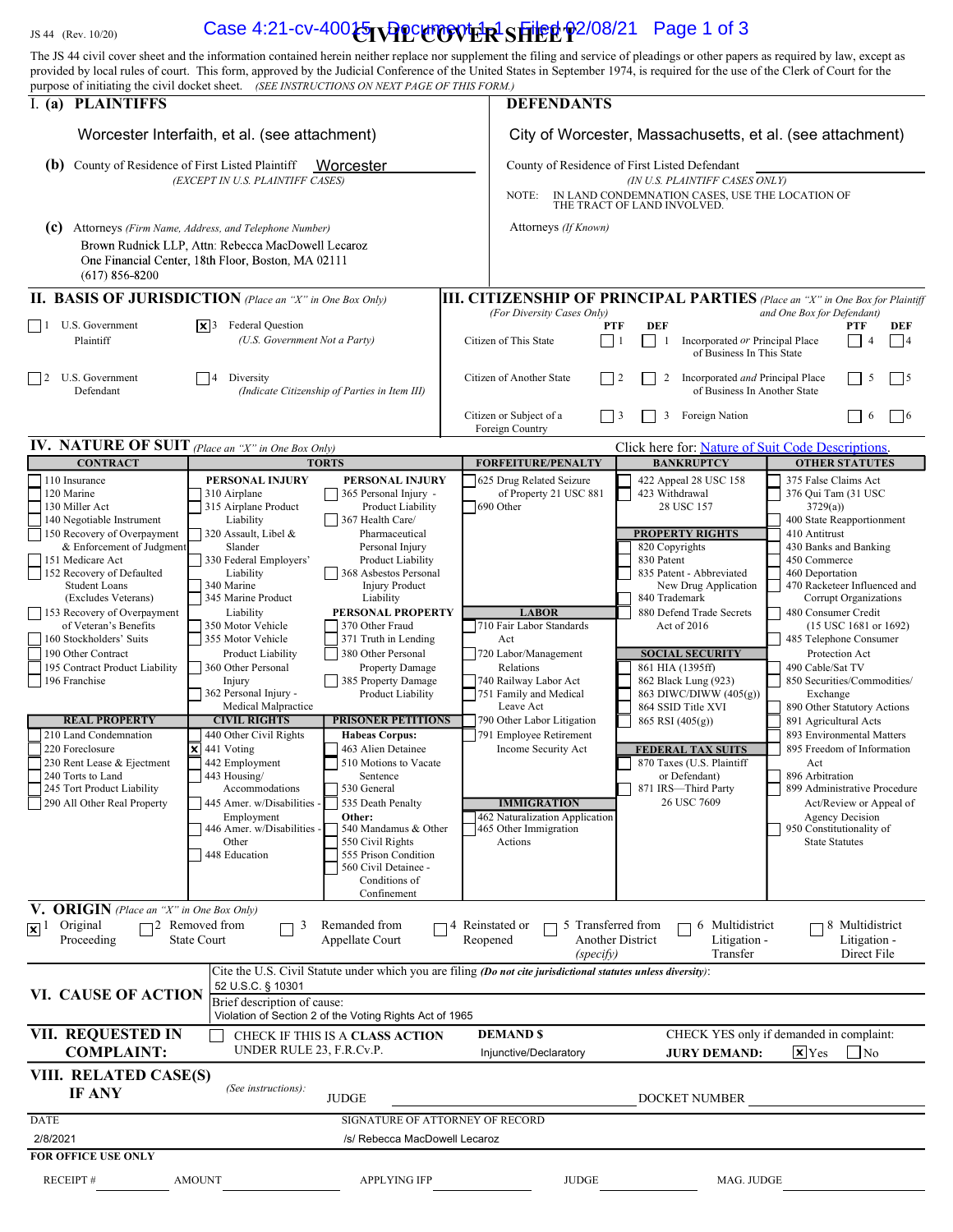# **PLAINTIFFS**

- 1. Worcester Interfaith, Inc.
- 2. National Association for the Advancement of Colored People, Inc., Worcester Branch
- 3. Cassandra Bensahih
- 4. James Berry
- 5. Maritza Cruz
- 6. Holli Hill
- 7. Jessenia Kolaco
- 8. Nelly Medina
- 9. Ruth Rodriguez-Fay
- 10. Delia Vega

# **DEFENDANTS**

- 1. City of Worcester, Massachusetts
- 2. Edward M. Augustus, Jr., in his official capacity as Worcester City Manager
- 3. Nikolin Vangjeli, in his official capacity as Worcester City Clerk
- 4. Worcester School Committee
- 5. Joseph M. Petty, in his official capacity as Mayor of the City of Worcester, City Councilor, and Chairman of the Worcester School Committee
- 6. Dianna L. Biancheria, in her official capacity as member of the Worcester School Committee
- 7. Laura Clancey, in her official capacity as member of the Worcester School Committee
- 8. John L. Foley, in his official capacity as member of the Worcester School Committee
- 9. Molly O. McCullough, in her official capacity as member of the Worcester School **Committee**
- 10. John F. Monfredo, in his official capacity as member of the Worcester School Committee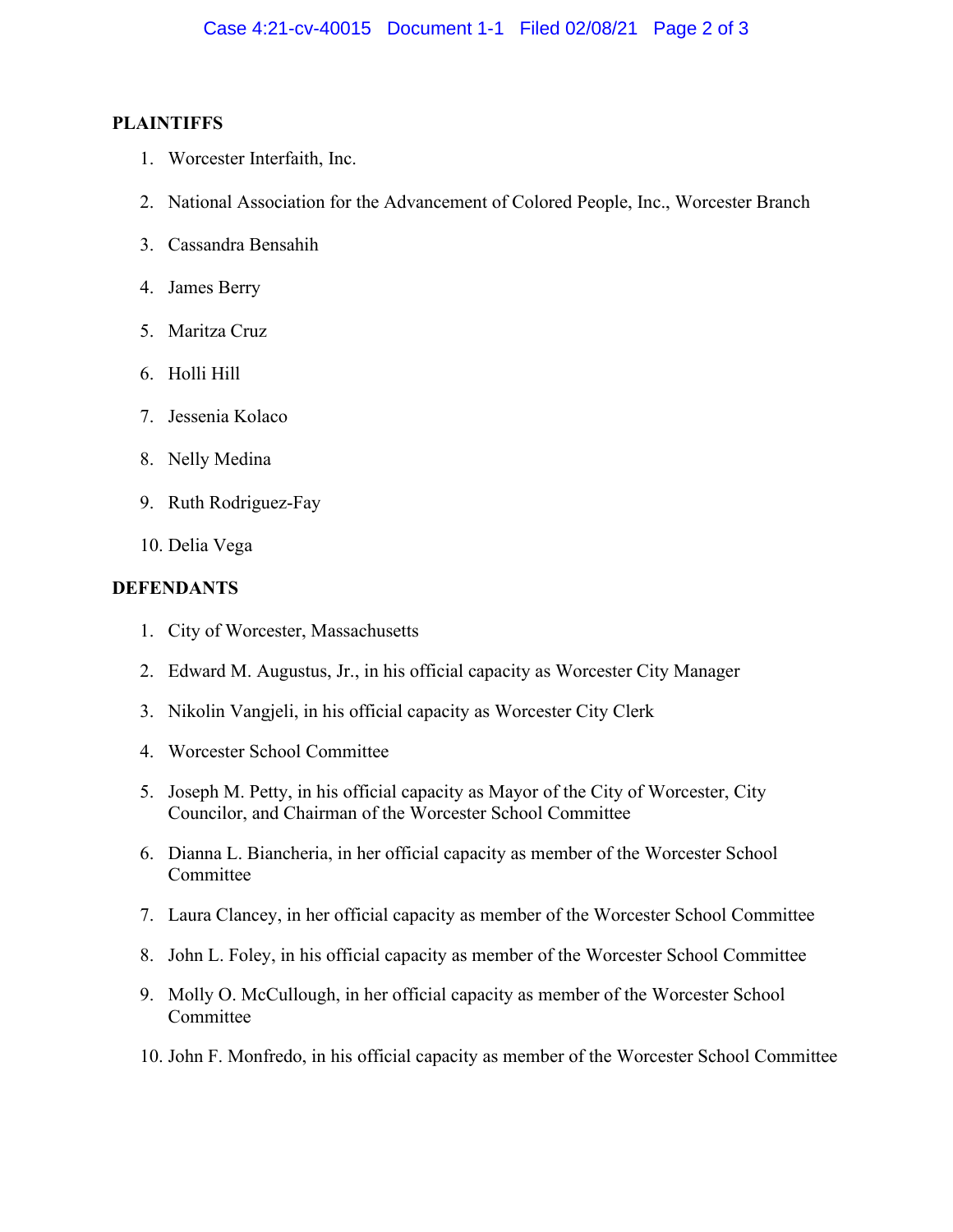- 11. Tracy O'Connell Novick, in her official capacity as member of the Worcester School **Committee**
- 12. Worcester Board of Election Commissioners
- 13. Richard Duffy, in his official capacity as member of the Worcester Board of Election Commissioners
- 14. Kimberly Vanderspek, in her official capacity as member of the Worcester Board of Election Commissioners
- 15. Winifred Octave, in her official capacity as member of the Worcester Board of Election Commissioners
- 16. Danaah McCallum, in her official capacity as member of the Worcester Board of Election Commissioners
- 17. John Stewart, in his official capacity as member of the Worcester Board of Election Commissioners
- 18. Worcester City Council
- 19. Morris A. Bergman, in his official capacity as Worcester City Councilor
- 20. Donna M. Colorio, in her official capacity as Worcester City Councilor
- 21. Khrystian E. King, in his official capacity as Worcester City Councilor
- 22. Candy Mero-Carlson, in her official capacity as Worcester City Councilor
- 23. Sarai Rivera, in her official capacity as Worcester City Councilor
- 24. Sean M. Rose, in his official capacity as Worcester City Councilor
- 25. Gary Rosen, in his official capacity as Worcester City Councilor
- 26. George J. Russell, in his official capacity as Worcester City Councilor
- 27. Kathleen M. Toomey, in her official capacity as Worcester City Councilor
- 28. Matthew E. Wally, in his official capacity as Worcester City Councilor